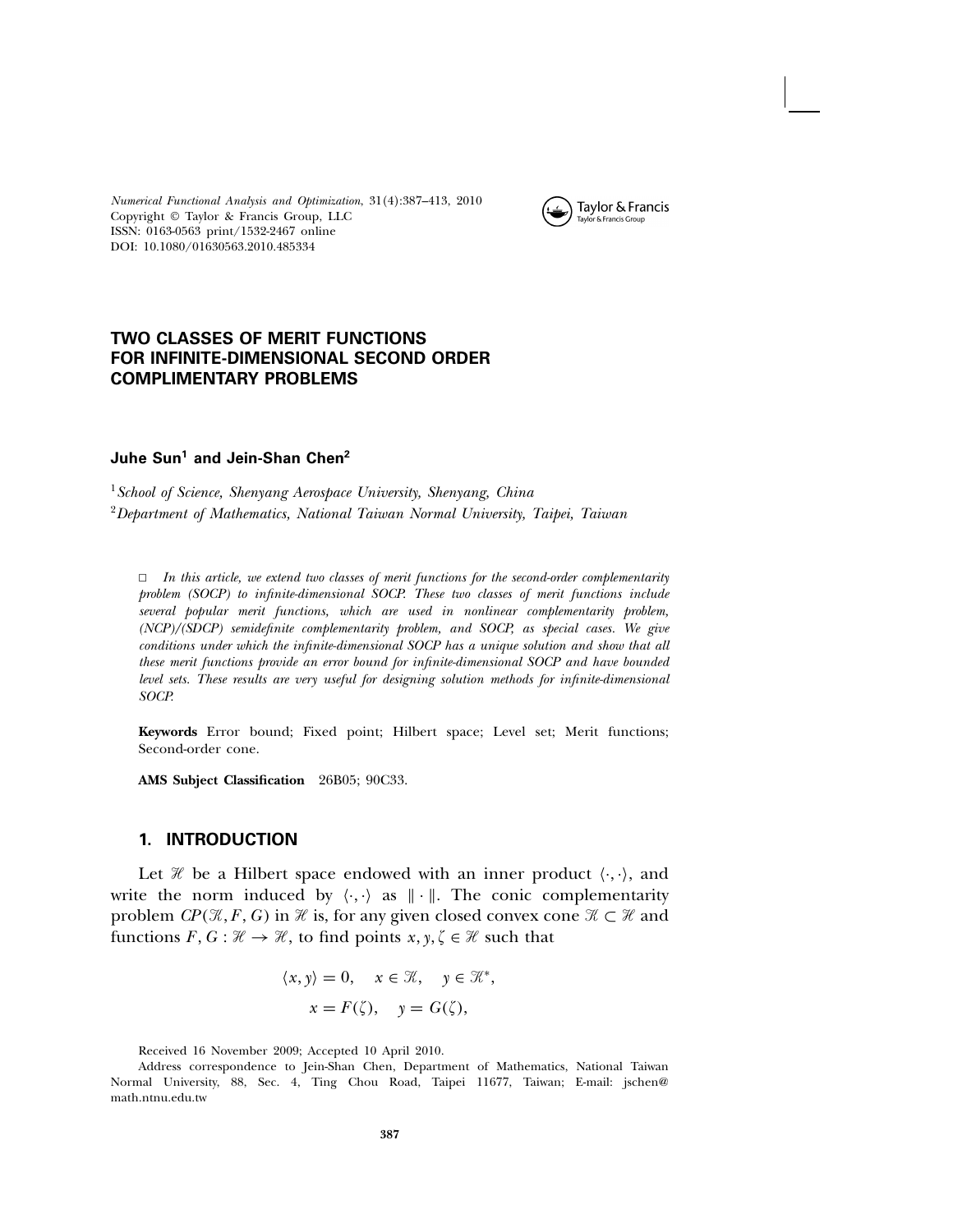where  $\mathcal{K}^* := \{x \in \mathcal{H} \mid \langle x, y \rangle \geq 0, \forall y \in \mathcal{K}\}\$ is the dual cone of  $\mathcal{K}$ . A closed convex cone  $\mathcal{K} \subset \mathcal{H}$  is called *self-dual* if  $\mathcal{K}$  coincides with its dual cone  $\mathcal{K}^*$ , for example, the nonnegative orthant cone  $\mathbb{R}^n_+ := \{ (x_1, \ldots, x_n) \in \mathbb{R}^n : \| \cdot \|_2^2 \}$  $\mathbb{R}^n | x_i \geq 0, j = 1, 2, ..., n$  and the second-order cone (also called Lorentz cone)  $\mathbb{K}^n := \{ (x_1, x_2) \in \mathbb{R} \times \mathbb{R}^{n-1} \mid x_1 \geq ||x_2|| \}.$  This article focuses on the conic complementarity problem associated with the infinite-dimensional second-order cone K in  $\mathcal X$  (will be defined as in (10)) which is closed, convex, and self-dual (see Section 2 for details). Since  $\mathbb K$  is self-dual, the conic complementarity problem reduces to  $\mathbb{CP}(\mathbb{K}, F, G)$ , which is to find  $x, y, \zeta \in \mathcal{H}$  such that

$$
\langle x, y \rangle = 0, \quad x \in \mathbb{K}, \quad y \in \mathbb{K},
$$
  

$$
x = F(\zeta), \quad y = G(\zeta).
$$
 (1)

For finite-dimensional second-order cone optimization and complementarity problems, there have proposed various methods, including the interior point methods [1, 15, 18], the smoothing and semismooth Newton methods [3, 7, 10, 11, 13], and the merit function method [2, 4]. As far as we know, only very few of aforementioned methods are extended to infinite-dimensional SOCP case. More precisely, for infinite-dimensional second-order cone optimization and complementarity problems, some particular interior point method was employed in [8], and a merit function method was considered in [5] where its merit function is  $\psi_{FB} : \mathcal{H} \times \mathcal{H} \rightarrow \mathbb{R}_{+}$  given by

$$
\psi_{\text{FB}}(x, y) := \frac{1}{2} ||\phi_{\text{FB}}(x, y)||^2, \tag{2}
$$

which is induced by the Fischer–Burmeister (FB) function  $\phi_{FB} : \mathcal{H} \times$  $\mathcal{H} \rightarrow \mathcal{H}$  defined as

$$
\phi_{FB}(x, y) := (x^2 + y^2)^{1/2} - (x + y). \tag{3}
$$

Here,  $x^2$  means  $x \bullet x$ , where  $\bullet$  will be introduced in Section 2. In this article, we also concern with the merit function method for (1). In other words, we aim to seek a smooth function  $\Psi : \mathcal{H} \times \mathcal{H} \to \mathbb{R}_+$  such that, for any  $x, y \in \mathcal{H}$ ,

$$
\Psi(x, y) = 0 \Longleftrightarrow x \in \mathbb{K}, \quad y \in \mathbb{K}, \quad \langle x, y \rangle = 0,
$$
\n(4)

and then the problem  $\mathbb{CP}(\mathbb{K}, F, G)$  can be transformed into a smooth minimization problem: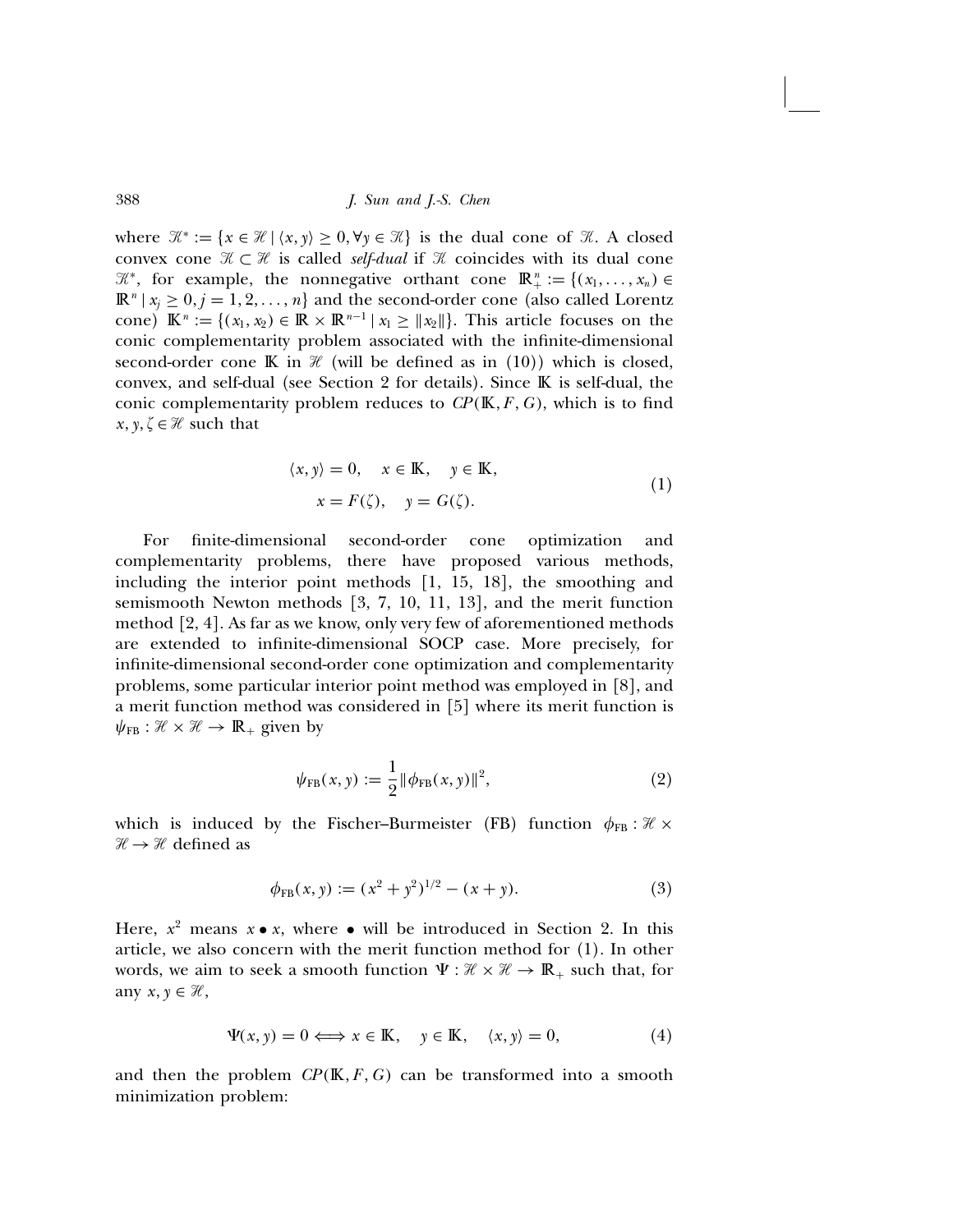$$
\min_{\zeta \in \mathcal{H}} f(\zeta) := \Psi(F(\zeta), G(\zeta)).
$$

Traditionally, such a f or  $\Psi$  is called a merit function associated with  $\mathbb K$ .

The two classes of merit functions that we will investigate come intuitively from the finite-dimensional case where  $\mathcal H$  equals  $\mathbb R^n$  and is associated with the Lorentz cone  $\mathbb{K}^n$ , which was studied in [2]. The first class is

$$
f_{LT}(\zeta) := \psi_0(\langle F(\zeta), G(\zeta) \rangle) + \psi(F(\zeta), G(\zeta)), \tag{5}
$$

where  $\psi_0 : \mathbb{R} \to \mathbb{R}_+$  is any smooth function satisfying

$$
\psi_0(t) = 0 \quad \forall t \le 0 \quad \text{and} \quad \psi_0'(t) > 0 \quad \forall t > 0,\tag{6}
$$

and  $\psi : \mathcal{H} \times \mathcal{H} \to \mathbb{R}_+$  satisfies

 $\psi(x, y) = 0, \langle x, y \rangle \le 0 \Longleftrightarrow (x, y) \in \mathbb{K} \times \mathbb{K}, \quad \langle x, y \rangle = 0.$  (7)

The second class is

$$
\widehat{f_{LT}}(\zeta) := \psi_0^*(F(\zeta) \bullet G(\zeta)) + \psi(F(\zeta), G(\zeta)),\tag{8}
$$

where  $\psi_0^* : \mathcal{H} \to \mathbb{R}_+$  is given by

$$
\psi_0^*(w) = \frac{1}{2} ||(w)_+||^2 \tag{9}
$$

and  $\psi : \mathcal{H} \times \mathcal{H} \to \mathbb{R}_+$  satisfies (7). The function  $f_{LT}$  was originally proposed by Luo and Tseng for NCP case [12] and was extended to the SDCP case by Tseng [14], then to the SOCP case by Chen [2]. We explore the extension to the infinite-dimensional SOCPs as will be seen in Section 3. The second class of merit functions for SDCP case was recently studied by Goes and Oliveira [9] and a variant of  $f_{LT}$  was also studied by Chen [2] for SOCP case.

As mentioned, we will define and study these merit functions associated with K in Hilbert space  $\mathcal{H}$ . Three examples of  $\psi$  will be studied in Section 3. In Section 4, we will show that, under certain conditions, the infinite-dimensional SOCP has a unique solution and both  $f_{LT}$  and  $f_{LT}$ provide global error bound, which plays an important role in analyzing the convergence rate of some iterative methods for solving  $\mathcal{CP}(\mathbb{K}, F, G)$ . Besides, under the condition that  $F$  and  $G$  are jointly monotone and a strictly feasible solution exists, we will prove that both  $f_{LT}$  and  $f_{LT}$  have bounded level sets which will ensure that the sequence generated by a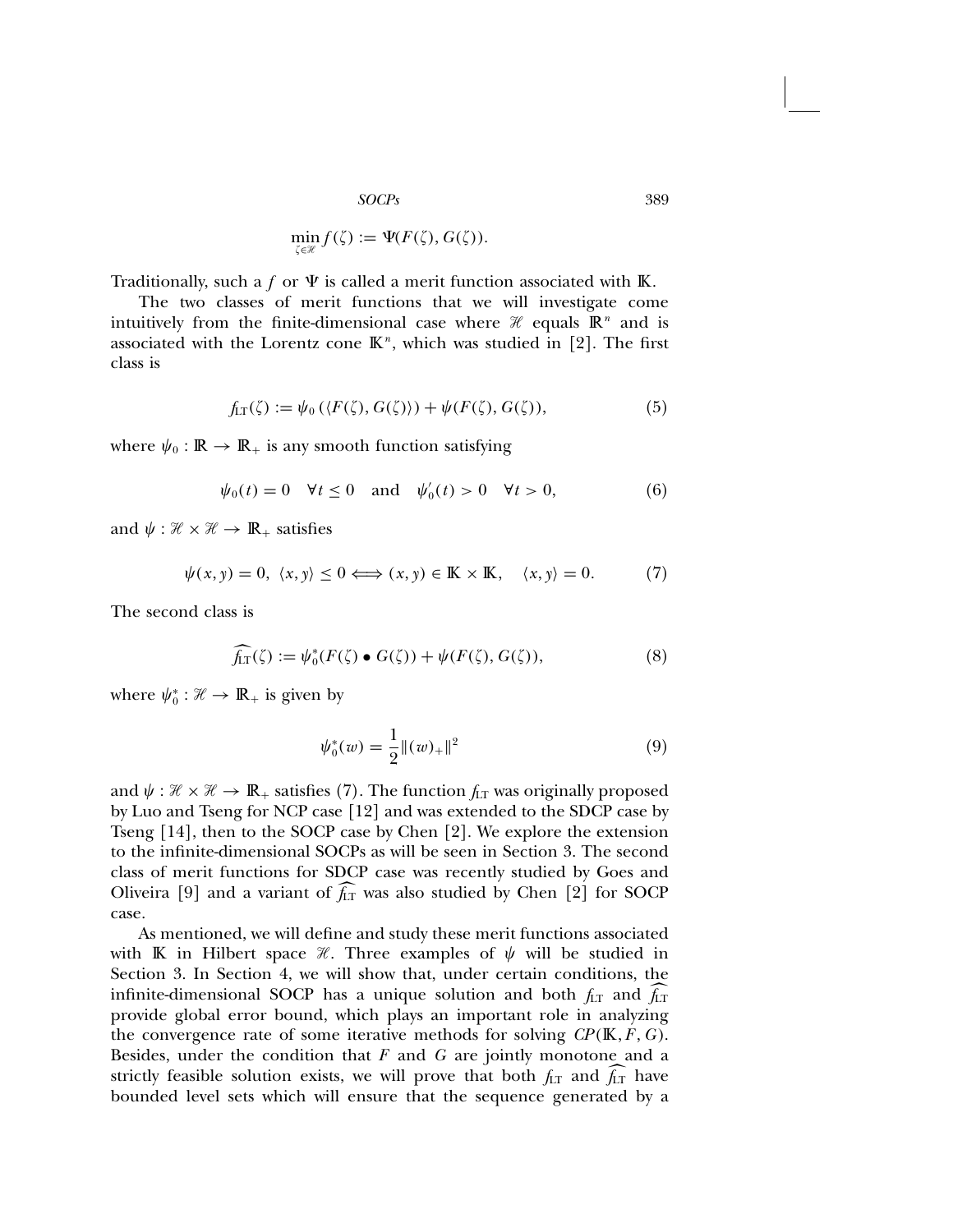decent algorithm has at least an accumulation point. All these properties will make it possible to construct a decent algorithm for solving the equivalent unconstrained reformulation of  $\mathbb{CP}(\mathbb{K}, F, G)$ . Moreover, we will show that both  $f_{LT}$  and  $f_{LT}$  are Fréchet differentiable and their derivatives have computable formulas.

Throughout this article, for any given Banach spaces  $\mathcal X$  and  $\mathcal Y$ , let  $\mathcal{L}(\mathcal{X}, \mathcal{Y})$  denote the Banach space of all continuous linear mappings from  $\mathscr X$  into  $\mathscr Y$ . We simply write  $\mathscr L(\mathscr X, \mathscr Y) = \mathscr L(\mathscr X)$  and denote  $GL(\mathscr X)$  the set of all invertible mappings in  $\mathcal{L}(\mathcal{X})$ . The norm of any  $l \in \mathcal{L}(\mathcal{X}, \mathcal{Y})$  is defined by  $||l|| := \sup{||l(x)|| \mid x \in \mathcal{X} \text{ and } ||x|| = 1}.$  In addition, for any selfadjoint linear operator l from  $\mathcal{X} \to \mathcal{X}$ , we write  $l > 0$  (respectively,  $l \geq$ 0) to mean that  $l$  is positive definite (respectively, positive semidefinite). For any  $x \in \mathcal{H}$ ,  $(x)_{+}$  denotes the orthogonal projection of x onto K, whereas  $(x)$ <sub>−</sub> means the orthogonal projection of x onto  $-\mathbb{K}$ . A sequence of elements  $\{x_n\} \subset \mathcal{H} \to x$  means  $\lim_{n\to\infty} ||x_n - x|| = 0$ . A sequence of operators  ${T_n} \rightarrow T$  means  $\lim_{n\to\infty} ||T_n - T|| = 0$ .

### 2. PRELIMINARIES

In this section, we recall some background materials and preliminary results that will be used later. We begin with introducing the infinitedimensional second-order cone.

Recall that the finite-dimensional second-order cone (also called Lorentz cone) is defined as  $\mathbb{K}^n := \{ (r, x') \in \mathbb{R} \times \mathbb{R}^{n-1} | r \ge ||x'|| \}.$ As discussed in [5], this Lorentz cone  $\mathbb{K}^n$  can be rewritten as

$$
\mathbb{K}^n := \left\{ x \in \mathbb{R}^n \mid \langle x, e \rangle \ge \frac{1}{\sqrt{2}} \|x\| \right\} \quad \text{with } e = (1,0) \in \mathbb{R} \times \mathbb{R}^{n-1}.
$$

Motivated by this, the following closed convex cone in the Hilbert space  $\mathcal X$ is considered:

$$
K(e,r) := \{ x \in \mathcal{H} \mid \langle x,e \rangle \ge r \|x\| \},\
$$

where  $e \in \mathcal{H}$  with  $||e|| = 1$  and  $0 < r < 1$ . Observe that  $K(e, r)$  is pointed, that is,  $K(e, r) \cap (-K(e, r)) = \{0\}$ . Moreover, by denoting

$$
\langle e \rangle^{\perp} := \{ x \in \mathcal{H} \mid \langle x, e \rangle = 0 \},
$$

we may express the closed convex cone  $K(e, r)$  as

$$
K(e,r) = \left\{ x' + \lambda e \in \mathcal{H} \mid x' \in \langle e \rangle^{\perp} \text{ and } \lambda \geq \frac{r}{\sqrt{1-r^2}} \|x'\| \right\},\
$$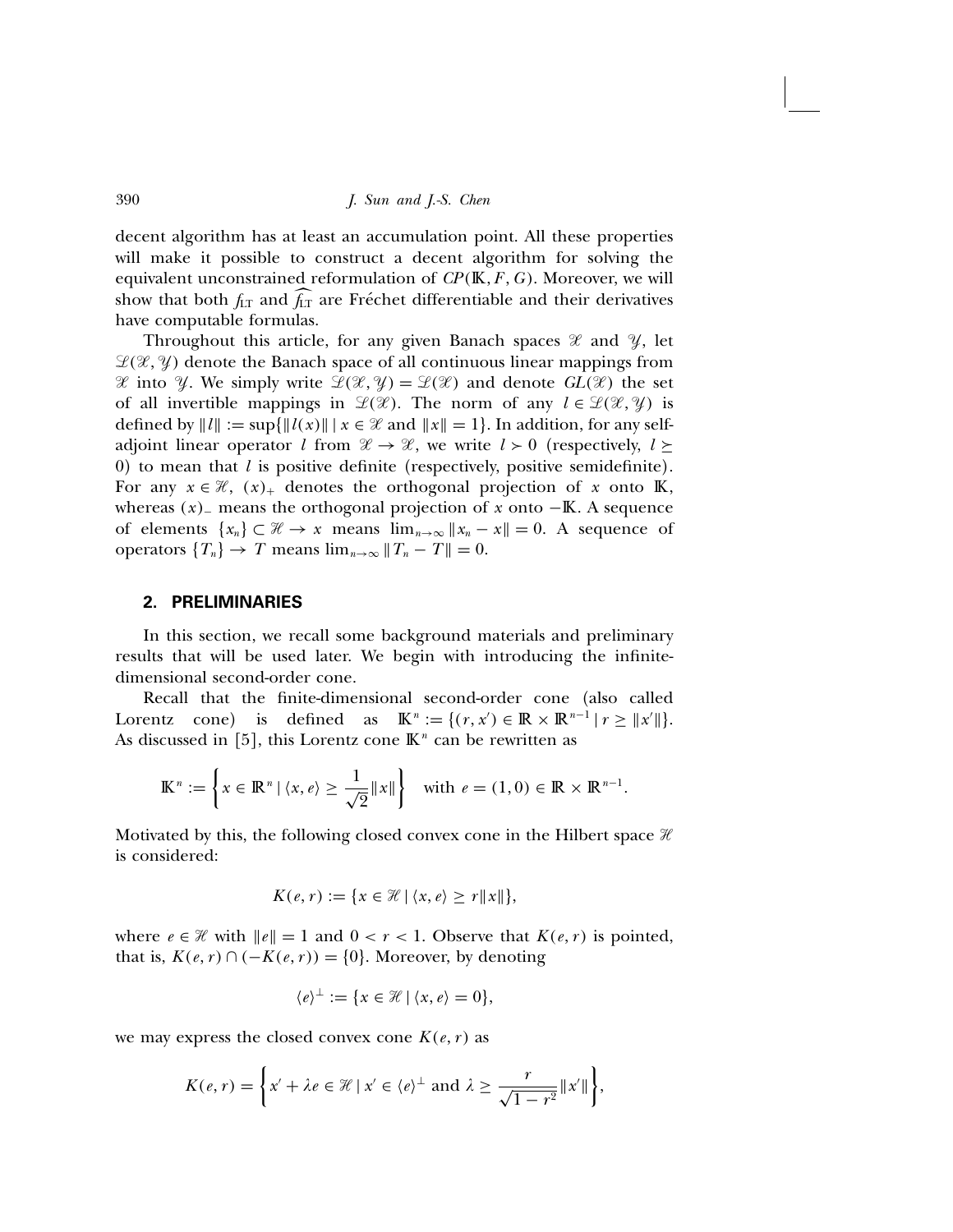when  $\mathcal{H} = \mathbb{R}^n$  and  $e = (1, 0) \in \mathbb{R} \times \mathbb{R}^{n-1}$ ,  $K(e, \frac{1}{\sqrt{2}})$  coincides with  $\mathbb{K}^n$ . By this, we shall call  $K(e, \frac{1}{\sqrt{2}})$  the infinite-dimensional second-order cone (or infinite-dimensional Lorentz cone) in  $\mathcal H$  determined by e. In the rest of this article, we shall only consider any fixed unit vector  $e \in \mathcal{H}$ , and denote

$$
\mathbb{K} := K\left(e, \frac{1}{\sqrt{2}}\right) \tag{10}
$$

since two infinite-dimensional second-order cones  $K(e_1, \frac{1}{\sqrt{2}})$  and  $K(e_2, \frac{1}{\sqrt{2}})$ associated with different unit elements  $e_1$  and  $e_2$  in  $\mathcal H$  are isometric.

Unless specifically stated otherwise, we shall alternatively write any point  $x \in \mathcal{H}$  as  $x = x' + \lambda e$  with  $x' \in \langle e \rangle^{\perp}$  and  $\lambda = \langle x, e \rangle$ . In addition, for any  $x, y \in \mathcal{H}$ , we shall write  $x \succ_{\mathbb{K}} y$  (respectively,  $x \succeq_{\mathbb{K}} y$ ) if  $x - y \in \text{int}(\mathbb{K})$ (respectively,  $x - y \in K$ ). Now, we introduce the spectral decomposition for any element  $x \in \mathcal{H}$ . For any  $x = x' + \lambda e \in \mathcal{H}$ , we can decompose x as

$$
x = \alpha_1(x)v_x^{(1)} + \alpha_2(x)v_x^{(2)},
$$

where  $\alpha_1(x)$ ,  $\alpha_2(x)$ , and  $v_x^{(1)}$ ,  $v_x^{(2)}$  are the spectral values and the associated spectral vectors of  $x$  with respect to  $K$ , given by

$$
\alpha_i(x) = (-1)^i \|x'\| + \lambda,
$$
  
\n
$$
v_x^{(i)} = \begin{cases} \frac{1}{2} \left( (-1)^i \frac{x'}{\|x'\|} + e \right), & \text{if } x' \neq 0, \\ \frac{1}{2} ((-1)^i w + e), & \text{if } x' = 0, \end{cases}
$$

for  $i = 1, 2$  with w being any vector in  $\langle e \rangle^{\perp}$  satisfying  $||w|| = 1$ . Its determinant and trace is defined as  $det(x) := \alpha_1(x)\alpha_2(x)$  and  $tr(x) :=$  $\alpha_1(x) + \alpha_2(x)$ , respectively.

Next, we come to the Jordan product associated with the infinitedimensional Lorentz cone K. For any  $x = x' + \lambda e \in \mathcal{H}$  and  $y = y' + \mu e \in \mathcal{H}$ , we define the Jordan product of  $x$  and  $y$  by

$$
x \bullet y := (\mu x' + \lambda y') + \langle x, y \rangle e. \tag{11}
$$

Clearly, when  $\mathcal{H} = \mathbb{R}^n$  and  $e = (1, 0) \in \mathbb{R} \times \mathbb{R}^{n-1}$ , this definition is the same as the one given by  $[6,$  chapter II]. From the definition  $(11)$  and direct computation, it is easy to verify that the following properties hold.

## Property 2.1.

(a)  $x \bullet y = y \bullet x$  and  $x \bullet e = x$  for all  $x, y \in \mathcal{H}$ . (b)  $(x + y) \bullet z = x \bullet z + y \bullet z$  for all  $x, y, z \in \mathcal{H}$ .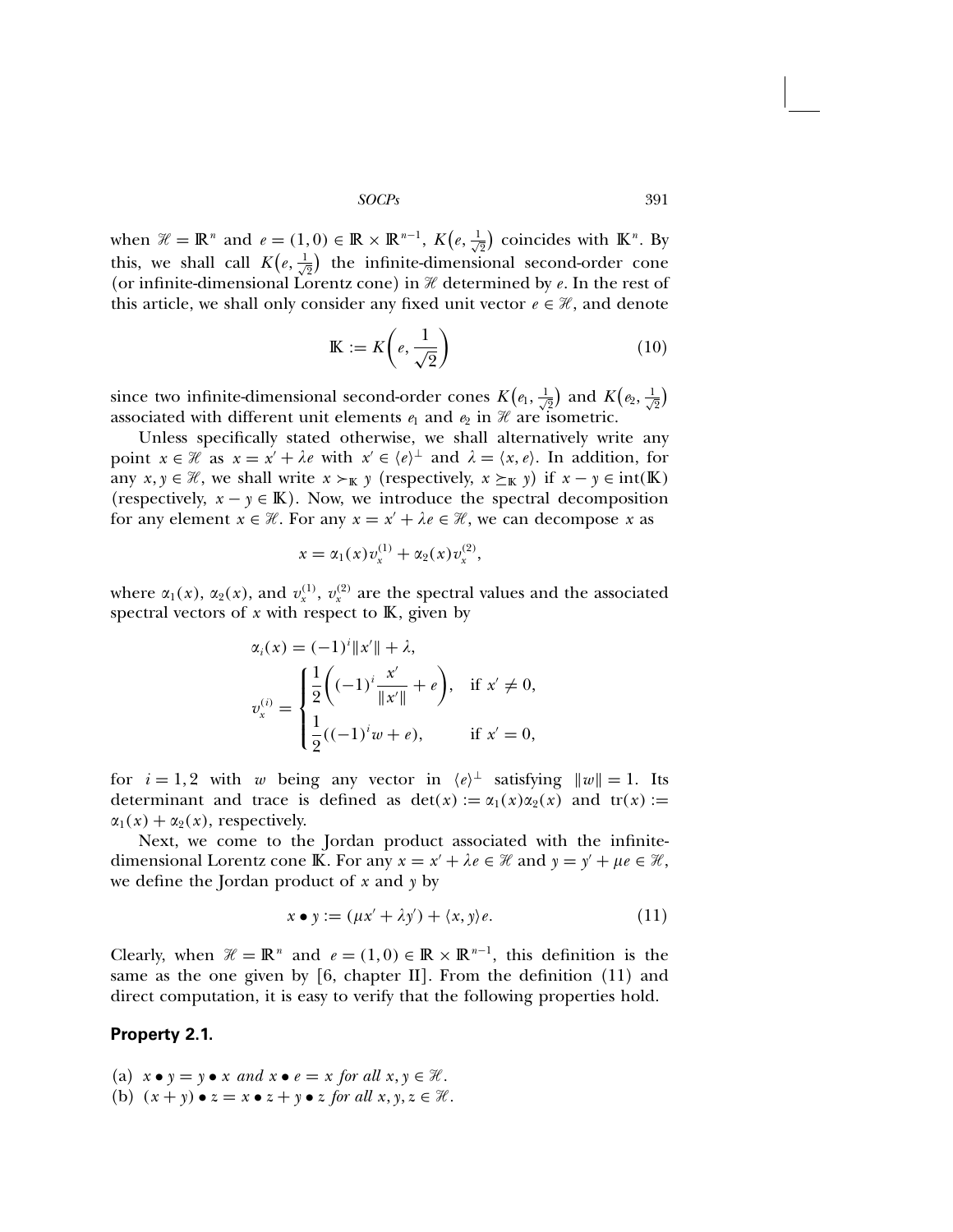- (c)  $\langle x, y \bullet z \rangle = \langle y, x \bullet z \rangle = \langle z, x \bullet y \rangle$  for all  $x, y, z \in \mathcal{H}$ .
- (d) For any  $x = x' + \lambda e \in \mathcal{H}$ ,  $x^2 = x \bullet x = 2\lambda x' + ||x||^2 e \in K$  and  $\langle x^2, e \rangle =$  $\|x\|^2$ .
- (e) If  $x = x' + \lambda e \in \mathbb{K}$ , then there is a unique  $x^{1/2} \in \mathbb{K}$  such that  $(x^{1/2})^2 =$  $(x^{1/2}) \bullet (x^{1/2}) = x$ , where

$$
x^{1/2} = \sqrt{\alpha_1(x)} v_x^{(1)} + \sqrt{\alpha_2(x)} v_x^{(2)} = \begin{cases} 0, & \text{if } x = 0\\ \frac{x'}{2\tau} + \tau e, & \text{otherwise} \end{cases}
$$

with  $\tau =$  $\int \lambda + \sqrt{\lambda^2 - ||x'||^2}$  $\frac{1}{2}$ .

(f) Every  $x = x' + \lambda e \in \mathcal{H}$  with  $\lambda^2 - ||x'||^2 \neq 0$  is invertible with respect to the Jordan product, i.e., there is a unique point  $x^{-1} \in \mathcal{H}$  such that  $x \bullet x^{-1} = e$ , where

$$
x^{-1} = \alpha_1(x)^{-1} v_x^{(1)} + \alpha_2(x)^{-1} v_x^{(2)} = \frac{-x' + \lambda e}{\det(x)} = \frac{-x' + \lambda e}{\lambda^2 - \|x'\|^2}.
$$

Moreover,  $x \in \text{int}(\mathbb{K})$  if and only if  $x^{-1} \in \text{int}(\mathbb{K})$ .

Associated with every  $x \in \mathcal{H}$ , we define a linear mapping  $L_x$  from  $\mathcal{H}$  to  $\mathcal{H}$  by

$$
L_{x}y := x \bullet y \quad \text{for any } y \in \mathcal{H}.
$$
 (12)

It is clear that  $L_x \in \mathcal{L}(\mathcal{H})$  and this mapping possesses the following favorable properties.

**Property 2.2** ([5, Lemma 2.2]). For any  $x \in \mathcal{H}$ , let  $L_x \in \mathcal{L}(\mathcal{H})$  be defined as in (12). Then, we have

- (a)  $x >_{\mathbb{K}} 0 \Longleftrightarrow L_x > 0$  and  $x \succeq_{\mathbb{K}} 0 \Longleftrightarrow L_x \succeq 0;$
- (b) if  $x = x' + \lambda e$  with  $\lambda \neq 0$  and  $|\lambda| \neq ||x'||$ , then  $L_x \in GL(\mathcal{H})$  with the inverse given by

$$
L_x^{-1}y = \frac{1}{\lambda} \left( y' - \langle x^{-1}, y \rangle x' \right) + \langle x^{-1}, y \rangle e \quad \text{for any } y = y' + \mu e \in \mathcal{H}.
$$

**Property 2.3** ([5, Lemma 5.1]). Let  $\mathbb{K}$  be the infinite-dimensional Lorentz cone in  $\mathcal H$  given as in (10). For any  $x, y \in \mathcal H$  and  $z \succ_{\mathbb K} 0$ , the following implications hold:

$$
z2 >_{\mathbb{K}} x2 + y2 \Longrightarrow Lz2 - Ly2 - Lx2 > 0,
$$
  

$$
z2 >_{\mathbb{K}} x2 \Longrightarrow z >_{\mathcal{K}} x.
$$

Moreover, the above implications remain true when " $\succ$ " is replaced by " $\geq$ ".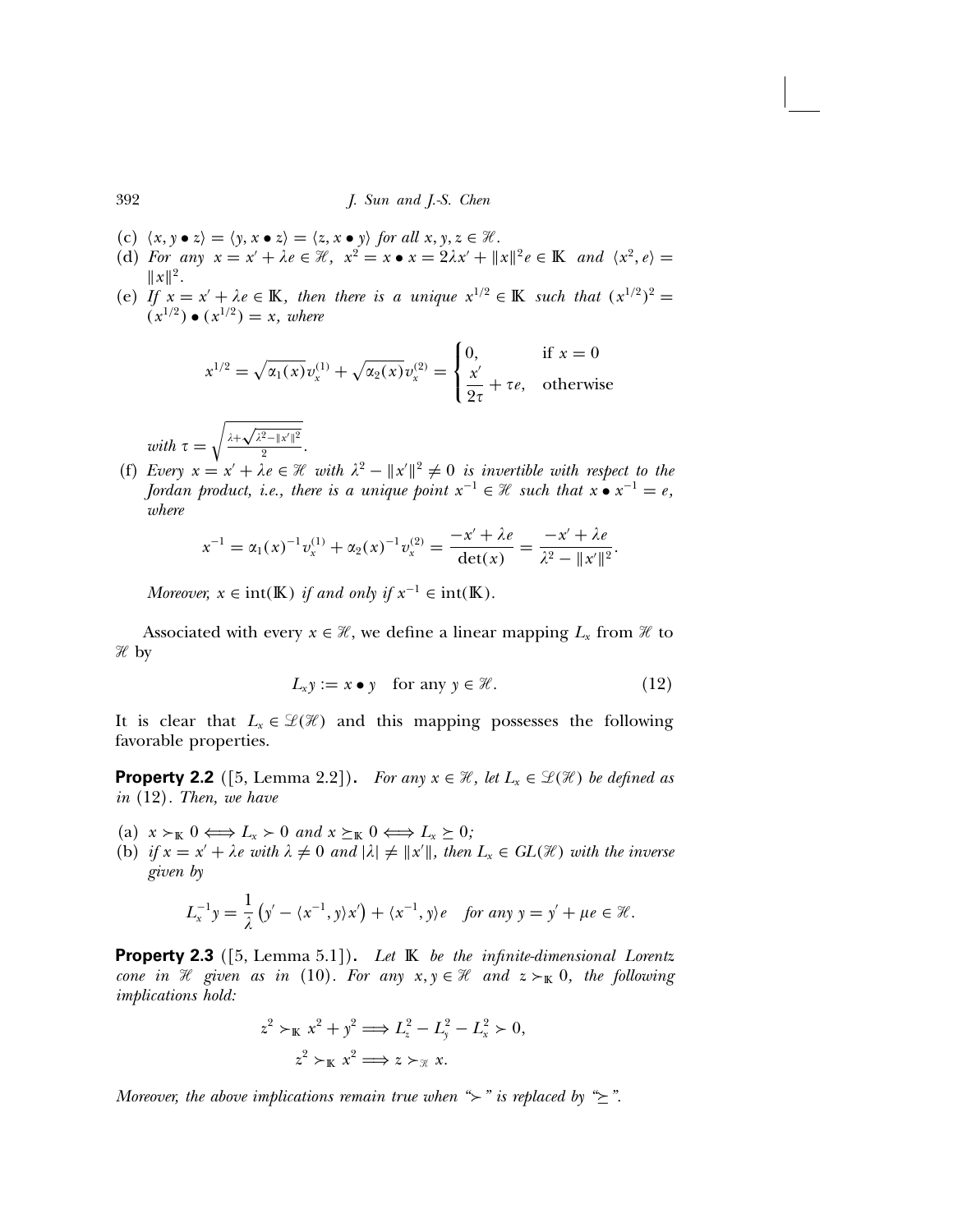The following describes some important relations when  $x^2 + y^2$  lies on the boundary of  $K$ .

**Property 2.4** ([5, Lemma 2.3]). For any  $x = x' + \lambda e$ ,  $y = y' + \mu e \in \mathcal{H}$  with  $x^2 + y^2 \notin \text{int}(\mathbb{K})$ , we have

$$
\lambda^2 = ||x'||^2, \quad \mu^2 = ||y'||^2, \quad \lambda \mu = \langle x', y' \rangle, \quad \lambda y' = \mu x'.
$$

**Property 2.5.** Let  $\mathcal{H}$  be any closed convex cone in  $\mathcal{H}$ . For each  $x \in \mathcal{H}$ , let  $x_{\mathcal{H}}^+$ and  $x_{\mathcal{R}}^-$  denote the minimum distance projection of x onto  $\mathcal{R}$  and  $-\mathcal{R}^*$ , respectively. The following results hold.

- (a) For any  $x \in \mathcal{H}$ , we have  $x = x_{\mathcal{H}}^+ + x_{\mathcal{H}}^-$  and  $||x||^2 = ||x_{\mathcal{H}}^+||^2 + ||x_{\mathcal{H}}^-||^2$ .
- (b) For any  $x \in \mathcal{H}$  and  $y \in \mathcal{H}$ , we have  $\langle x, y \rangle \leq \langle x_{\mathcal{H}}^+, y \rangle$ .
- (c) If  $\mathcal{H}$  is self-dual, then for any  $x \in \mathcal{H}$  and  $y \in \mathcal{H}$ , we have  $\|(x + y)_\mathcal{H}^+\| \geq \|x_\mathcal{H}^+\|$ .
- (d) For any  $x \in \mathcal{K}$  and  $y \in \mathcal{H}$  with  $x^2 y^2 \in \mathcal{K}$ , we have  $x y \in \mathcal{K}$ .

Proof. These results are true for general closed convex cone whose proofs are the same as in [4, Lemma 5.1].

To close this section, we review some definitions that will be used in subsequent analysis.

**Definition 2.1.** Let  $F, G : \mathcal{H} \to \mathcal{H}$  be single-valued mappings.

(a) F is said to be *n*-strongly monotone if there exists a constant  $\eta > 0$ satisfying

$$
\langle F(x)-F(y), x-y\rangle \ge \eta \|x-y\|^2, \quad \forall x, y \in \mathcal{H}.
$$

(b) F is said to be Lipschitz continuous with constant  $\gamma$  if

$$
||F(x) - F(y)|| \le \gamma ||x - y||, \quad \forall x, y \in \mathcal{H}.
$$

(c) F and G are said to be  $\rho$ -jointly strongly monotone if there exists a constant  $\rho > 0$  satisfying

$$
\langle F(x) - F(y), G(x) - G(y) \rangle \ge \rho \|x - y\|^2, \quad \forall x, y \in \mathcal{H}.
$$

We also recall the concept of Fréchet differentiability. For given Banach spaces  $\mathcal X$  and  $\mathcal Y$ , a mapping f from a nonempty open subset X of  $\mathcal X$  into  $\mathcal{Y}$  is said to be Fréchet differentiable at  $x \in X$  if there exists  $l_x \in \mathcal{L}(\mathcal{X}, \mathcal{Y})$ such that

$$
\lim_{h \to 0} \frac{f(x+h) - f(x) - l_x h}{\|h\|} = 0,
$$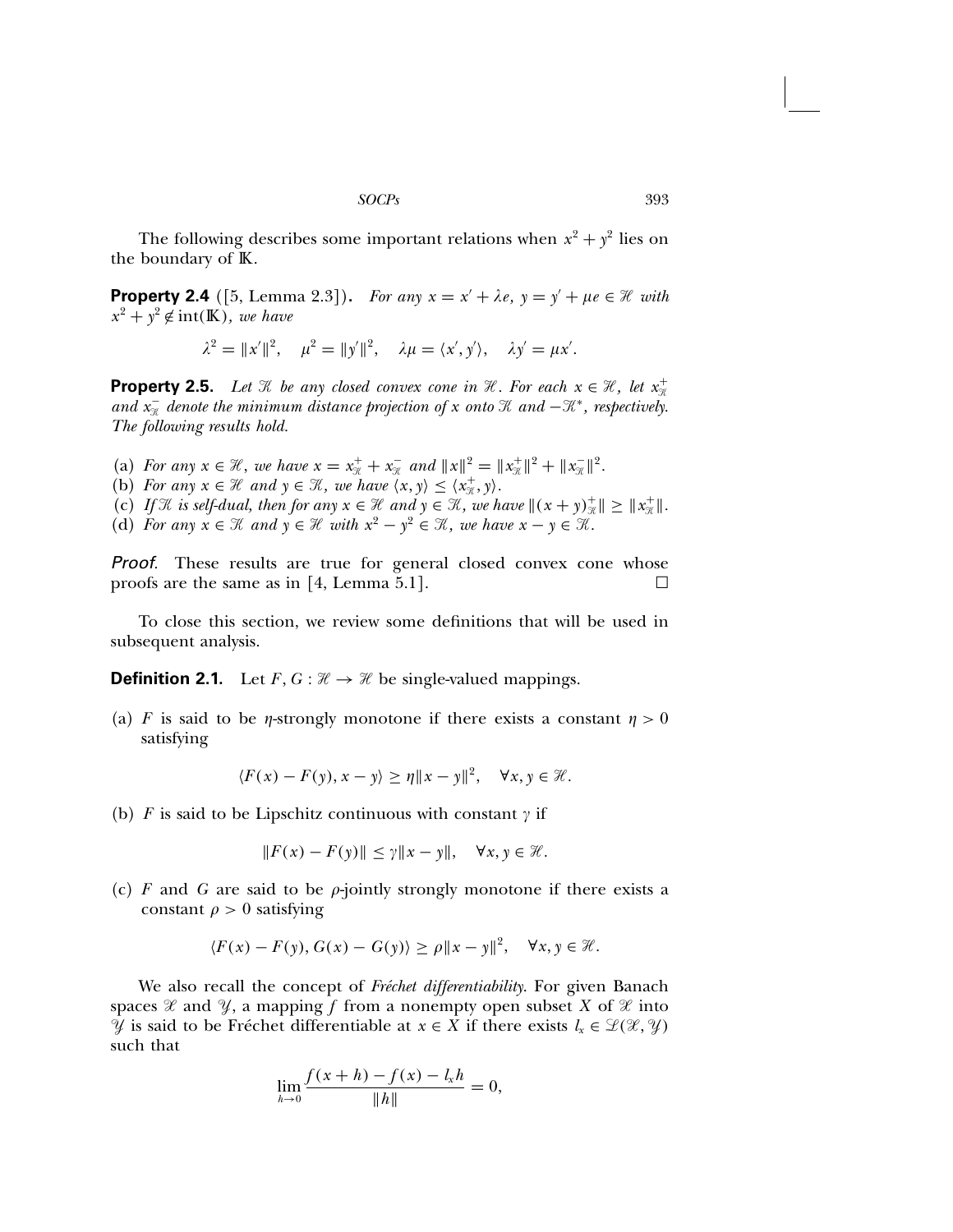and  $l_x$  is called the Fréchet differential of f at x, denoted by  $Df(x)$ . When f is Fréchet differentiable at every point of X, we say that f is Fréchet differentiable on X. If f is Fréchet differentiable on a neighborhood  $U \in X$ of a point  $x_0 \in X$ , and if, as a mapping from U into the Banach space  $\mathcal{L}(\mathcal{X}, \mathcal{Y})$ , the mapping  $x \to Df(x)$  is continuous at  $x_0$ , then f is said to be continuously Fréchet differentiable at  $x_0$ . The mapping f is called continuously Fréchet differentiable on X if it is continuously Fréchet differentiable at every point of  $X$ .

#### 3. TWO CLASSES OF MERIT FUNCTIONS

In this section, we elaborate more about the two classes of merit functions for (1). We are motivated by a class of merit functions proposed by Luo and Tseng [12] for the NCP case originally which was already extended to the SDP and SOCP by Tseng [14] and Chen [2], respectively. We introduce them as below. Let  $f_{LT}$  be given as (5), that is,

$$
f_{LT}(\zeta) := \psi_0(\langle F(\zeta), G(\zeta) \rangle) + \psi(F(\zeta), G(\zeta)),
$$

where  $\psi_0 : \mathbb{R} \to \mathbb{R}_+$  satisfies (6) and  $\psi : \mathcal{H} \times \mathcal{H} \to \mathbb{R}_+$  satisfies (7). We notice that  $\psi_0$  is differentiable and strictly increasing on [0, ∞). Let  $\Psi_+$ denote the collection of  $\psi : \mathcal{H} \times \mathcal{H} \to \mathbb{R}_+$  satisfying (7) that are Fréchet differentiable and their derivatives satisfy the following conditions:

$$
\begin{cases} \langle D_x \psi(x, y), D_y \psi(x, y) \rangle \ge 0, \ \forall (x, y) \in \mathcal{H} \times \mathcal{H}.\\ \langle x, D_x \psi(x, y) \rangle + \langle y, D_y \psi(x, y) \rangle \ge 0, \ \forall (x, y) \in \mathcal{H} \times \mathcal{H}. \end{cases}
$$
(13)

We will give an example of  $\psi$  belonging to  $\Psi_+$  in Proposition 3.1. Before that, we need the following three lemmas which will be used for proving Propositions 3.1 and 3.2.

### Lemma 3.1.

- (a) For any  $x \in \mathcal{H}$ ,  $\langle x, (x)_{-} \rangle = ||(x)_{-}||^2$  and  $\langle x, (x)_{+} \rangle = ||(x)_{+}||^2$
- (b) For any  $x \in \mathcal{H}$  and  $y \in \mathcal{H}$ , we have

$$
x \in \mathbb{K} \iff \langle x, y \rangle \ge 0, \quad \forall y \in \mathbb{K}.
$$

**Proof.** The results follow by Property 2.5 and self-duality of  $K$ .

**Lemma 3.2** ([17]). For  $x \neq 0 \in \mathcal{H}$ , the following hold.

- (a) If  $g(x) = ||x||$ , we have  $Dg(x)h = \frac{\langle x,h\rangle}{||x||}$ .
- (b) If  $g(x) = ||x||^2$ , we have  $Dg(x)h = 2\langle x, h \rangle$ .
- (c) If  $g(x) = \frac{x}{\|x\|}$ , we have  $Dg(x)h = \frac{h}{\|x\|} \frac{\langle x, h \rangle}{\|x\|^3}x$ .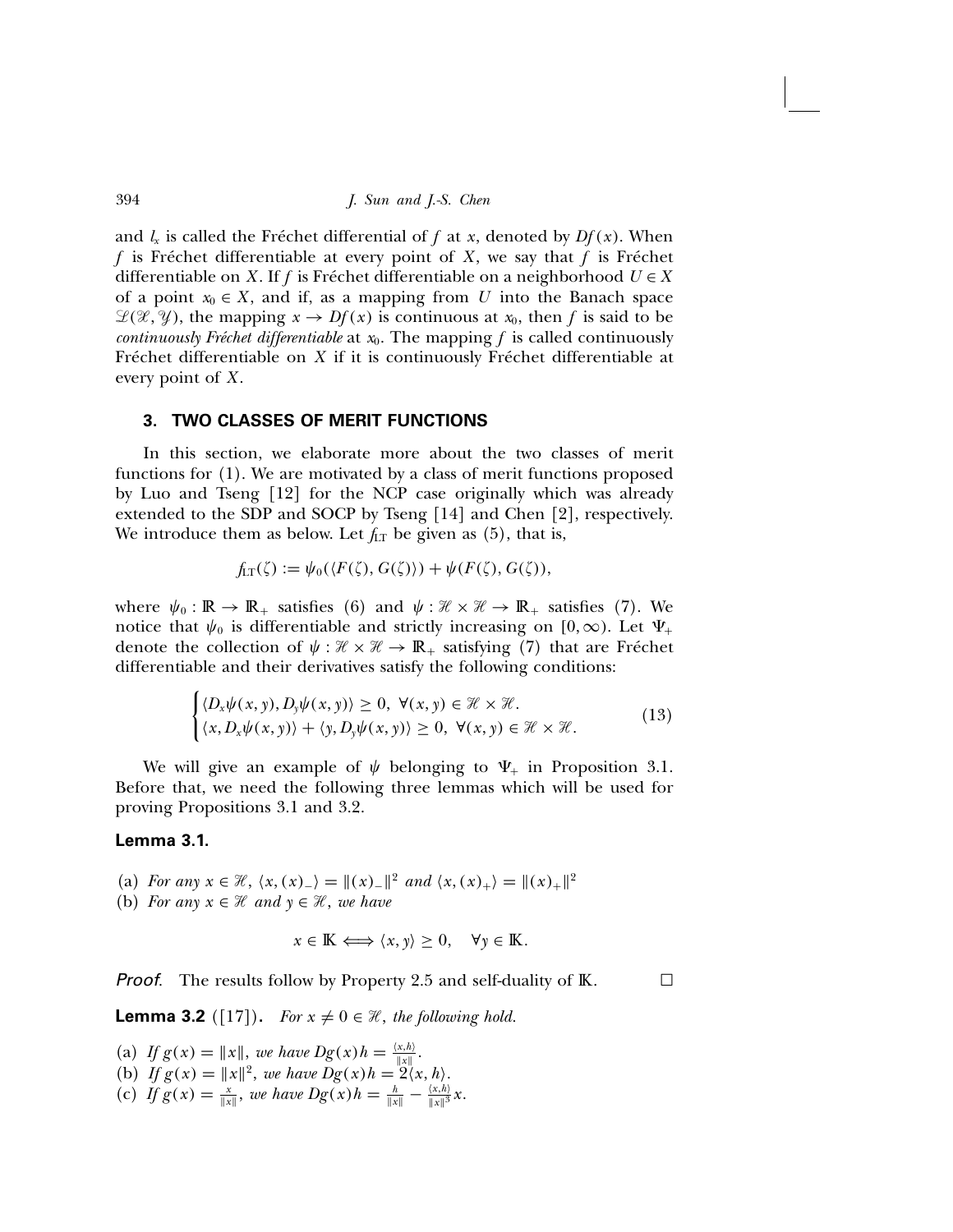**Proof.** The results can be verified by direct computation, also see [17].  $\Box$ 

**Lemma 3.3.** Let  $\phi_{FB}$  and  $\psi_{FB}$  be given as in (3) and (2), respectively. Then,

(a)  $\phi_{FB}(x, y) = 0 \Longleftrightarrow x \in \mathbb{K}, y \in \mathbb{K}, x \bullet y = 0 \Longleftrightarrow x \in \mathbb{K}, y \in \mathbb{K}, \langle x, y \rangle = 0.$ (b) for any  $x, y \in \mathcal{H}$ , there holds

$$
4\psi_{\text{FB}}(x, y) \geq 2\|\phi_{\text{FB}}(x, y)_{+}\|^2 \geq \|(-x)_{+}\|^2 + \|(-y)_{+}\|^2.
$$

**Proof.** (a) This is shown in [5, Lemma 3.1].

(b) The first inequality follows from Property 2.5(a). Since  $(x^2 + y^2)^{1/2} - x \in \mathcal{K}$ , by Property 2.5(c), we can deduce that  $\|(x^2 + y^2)^{1/2} - x\|$  $(y^{2})^{1/2} - x - y_{+} \|^{2} \geq \|(-y)_{+}\|^{2}$ . Similarly, we can get  $\|((x^{2} + y^{2})^{1/2} - x - y_{+})\|^{2}$  $y_{+} \parallel^{2} \geq ||(-x)_{+}||^{2}$ . Adding the above two inequalities yields the desired second inequality. This completes the proof. second inequality. This completes the proof.

**Proposition 3.1.** Let  $\psi_1 : \mathcal{H} \times \mathcal{H} \to \mathbb{R}_+$  be given by

$$
\psi_1(x, y) := \frac{1}{2} \big( \|(-x)_+\|^2 + \|(-y)_+\|^2 \big) \tag{14}
$$

Then, the following results hold.

- (a)  $\psi_1$  satisfies (7).
- (b)  $\psi_1$  is convex and Fréchet differentiable at every  $(x, y) \in \mathcal{H} \times \mathcal{H}$  with  $D_x \psi_1(x, y) = (x)$ ,  $D_y \psi_1(x, y) = (y)$ .
- (c) For every  $(x, y) \in \mathcal{H} \times \mathcal{H}$ , we have

$$
\langle D_x \psi_1(x, y), D_y \psi_1(x, y) \rangle \geq 0.
$$

(d) For every  $(x, y) \in \mathcal{H} \times \mathcal{H}$ , we have

$$
\langle x, D_x \psi_1(x, y) \rangle + \langle y, D_y \psi_1(x, y) \rangle = ||(x)_-||^2 + ||(y)_-||^2.
$$

(e)  $\psi_1$  belongs to  $\Psi_+$ .

**Proof.** The proofs are similar to those in  $[2,$  proposition 3.1], so we omit them.  $\Box$ 

Next, we consider a further restriction on  $\psi$ . Let  $\Psi_{++}$  denote the collection of  $\psi \in \Psi_+$  satisfying the following conditions:

$$
\psi(x, y) = 0, \quad \forall (x, y) \in \mathcal{H} \times \mathcal{H} \quad \text{whenever} \quad \langle D_x \psi(x, y), D_y \psi(x, y) \rangle = 0. \tag{15}
$$

Two examples of such  $\psi$  are given in next two propositions.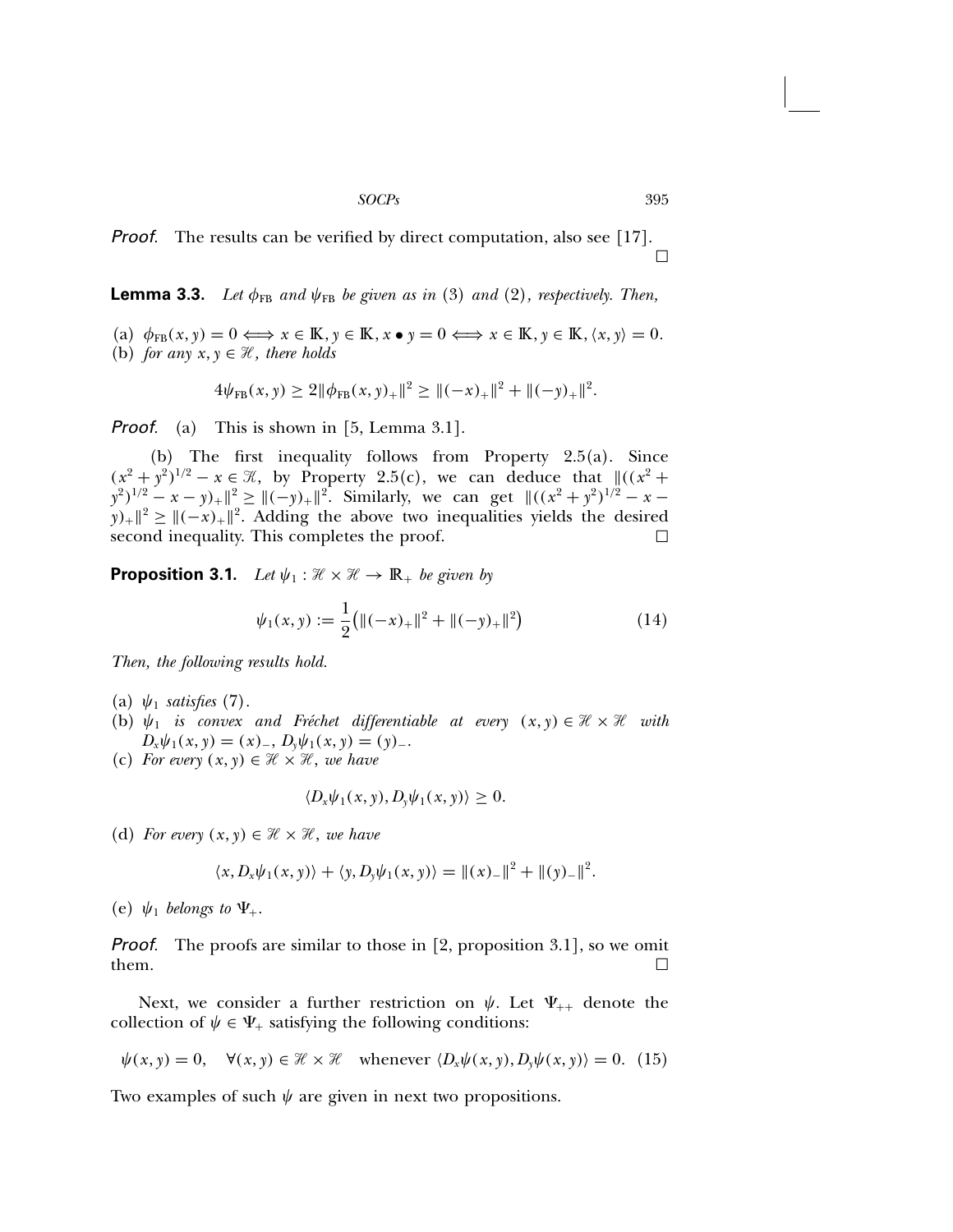**Proposition 3.2.** Let  $\psi_{FB}(x, y)$  be given by (2). Then, the following results hold.

- (a)  $\psi_{FB}$  satisfies (7).
- (b)  $\psi_{FB}$  is Fréchet differentiable at every  $(x, y) = (x' + \lambda e, y' + \mu e) \in \mathcal{H} \times \mathcal{H}$ . Moreover,  $D_x \psi_{FB}(0, 0) = D_y \psi_{FB}(0, 0) = 0$ . If  $(x, y) \neq (0, 0)$  and  $x^2 + y^2 \in$  $int(K)$ , then

$$
D_x \psi_{FB}(x, y) = L_x L_{(x^2 + y^2)^{1/2}}^{-1} \phi_{FB}(x, y) - \phi_{FB}(x, y),
$$
  

$$
D_y \psi_{FB}(x, y) = L_y L_{(x^2 + y^2)^{1/2}}^{-1} \phi_{FB}(x, y) - \phi_{FB}(x, y).
$$

 $If (x, y) \neq (0, 0) \text{ and } x^2 + y^2 \notin \text{int}(\mathbb{K}), \text{ then } \lambda^2 + \mu^2 \neq 0 \text{ and }$ 

$$
D_x \psi_{FB}(x, y) = \left(\frac{\lambda}{\sqrt{\lambda^2 + \mu^2}} - 1\right) \phi_{FB}(x, y),
$$
  

$$
D_y \psi_{FB}(x, y) = \left(\frac{\mu}{\sqrt{\lambda^2 + \mu^2}} - 1\right) \phi_{FB}(x, y).
$$

(c) For every  $(x, y) = (x' + \lambda e, y' + \mu e) \in \mathcal{H} \times \mathcal{H}$ , we have

$$
\langle D_x \psi_{FB}(x, y), D_y \psi_{FB}(x, y) \rangle \geq 0
$$

and the equality holds whenever  $\psi_{FB}(x, y) = 0$ .

(d) For every  $(x, y) = (x' + \lambda e, y' + \mu e) \in \mathcal{H} \times \mathcal{H}$ , we have

$$
\langle x, D_x \psi_{\text{FB}}(x, y) \rangle + \langle y, D_y \psi_{\text{FB}}(x, y) \rangle = || \phi_{\text{FB}}(x, y) ||^2.
$$

(e)  $\psi_{FB}$  belongs to  $\Psi_{++}$ .

**Proof.** See [5, Theorem 4.1] and [5, Lemma 5.2].  $\Box$ 

Proposition 3.2 tells us that  $\psi_{FB}$  defined as (2) belongs to  $\Psi_{++}$ , which yields a merit function  $\psi_{YF} : \mathcal{H} \times \mathcal{H} \to \mathbb{R}_+$  given as

$$
\psi_{YF}(x, y) := \psi_0(\langle x, y \rangle) + \psi_{FB}(x, y),
$$

and studied by Yamashita and Fukushima [16].

**Proposition 3.3.** Let  $\psi_2 : \mathcal{H} \times \mathcal{H} \to \mathbb{R}_+$  be given by

$$
\psi_2(x, y) = \frac{1}{2} \|\phi_{FB}(x, y)_+\|^2, \tag{16}
$$

where  $\phi_{FB}$  is defined as (3). Then, the following results hold.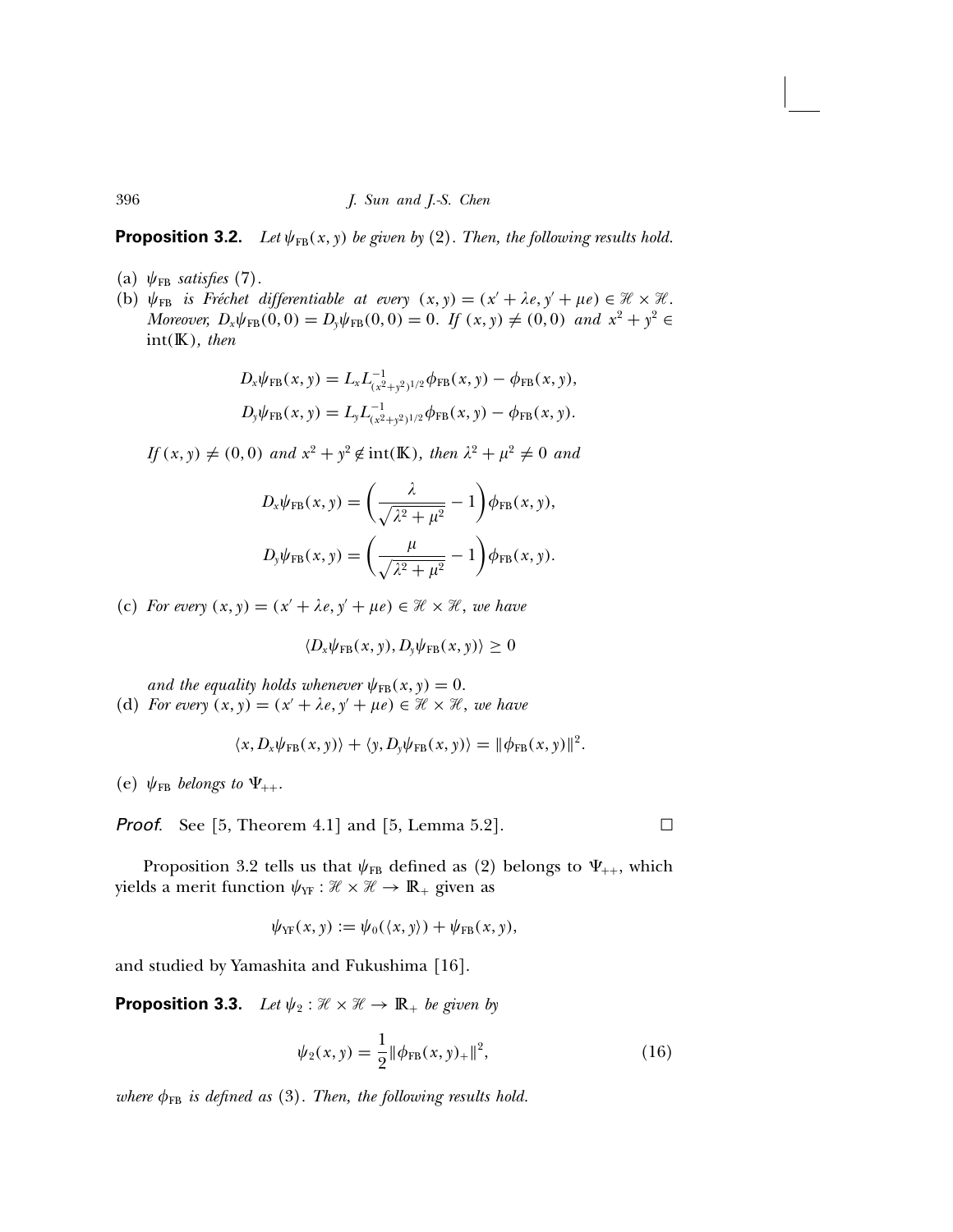- (a)  $\psi_2$  satisfies (7).
- (b)  $\psi_2$  is Fréchet differentiable at every  $(x, y) = (x' + \lambda e, y' + \mu e) \in \mathcal{H} \times \mathcal{H}$ . Moreover,  $D_x \psi_{FB}(0,0) = D_y \psi_{FB}(0,0) = 0$ . If  $(x, y) \neq (0, 0)$  and  $x^2 + y^2 \in$  $int(K)$ , then

$$
D_x \psi_2(x, y) = L_x L_{(x^2 + y^2)^{1/2}}^{-1} \phi_{FB}(x, y)_+ - \phi_{FB}(x, y)_+,
$$
  
\n
$$
D_y \psi_2(x, y) = L_y L_{(x^2 + y^2)^{1/2}}^{-1} \phi_{FB}(x, y)_+ - \phi_{FB}(x, y)_+.
$$

 $If (x, y) \neq (0, 0) \text{ and } x^2 + y^2 \notin \text{int}(\mathbb{K}), \text{ then } \lambda^2 + \mu^2 \neq 0 \text{ and }$ 

$$
D_x \psi_2(x, y) = \left(\frac{\lambda}{\sqrt{\lambda^2 + \mu^2}} - 1\right) \phi_{FB}(x, y)_+, D_y \psi_2(x, y) = \left(\frac{\mu}{\sqrt{\lambda^2 + \mu^2}} - 1\right) \phi_{FB}(x, y)_+.
$$

(c) For every  $(x, y) = (x' + \lambda e, y' + \mu e) \in \mathcal{H} \times \mathcal{H}$ , we have

$$
\langle D_x \psi_2(x, y), D_y \psi_2(x, y) \rangle \geq 0
$$

and the equality holds whenever  $\psi_2(x, y) = 0$ .

(d) For every  $(x, y) = (x' + \lambda e, y' + \mu e) \in \mathcal{H} \times \mathcal{H}$ , we have

$$
\langle x, D_x \psi_2(x, y) \rangle + \langle y, D_y \psi_2(x, y) \rangle = ||\phi_{FB}(x, y)_+||^2.
$$

(e)  $\psi_2$  belongs to  $\Psi_{++}$ .

**Proof.** (a) Suppose  $\psi_2(x, y) = 0$  and  $\langle x, y \rangle \le 0$ . Let  $z := -\phi_{FB}(x, y)$ . Then  $(-z)_+ = \phi_{FB}(x, y)_+ = 0$  which says  $z \in \mathbb{K}$ . Since  $x + y = (x^2 + y^2)^{1/2} + y^2$ z, squaring both sides and simplifying yield

$$
2x \bullet y = 2((x^2 + y^2)^{1/2} \bullet z) + z^2.
$$

Now, taking trace of both sides and using the fact  $tr(x \bullet y) = 2\langle x, y \rangle$ , we obtain

$$
4\langle x, y \rangle = 4\langle (x^2 + y^2)^{1/2}, z \rangle + 2\|z\|^2. \tag{17}
$$

Since  $(x^2 + y^2)^{1/2} \in \mathbb{K}$  and  $z \in \mathbb{K}$ , we know  $\langle (x^2 + y^2)^{1/2}, z \rangle \ge 0$  by Lemma  $3.1(b)$ . Thus, the right-hand of  $(17)$  is nonnegative, which together with  $\langle x, y \rangle \le 0$  implies  $\langle x, y \rangle = 0$ . Therefore, with this, Equation (17) says  $z = 0$ , which is equivalent to  $\phi_{FB}(x, y) = 0$ . Then by Lemma 3.3, we have  $x, y \in \mathbb{K}$ . Conversely, if  $x, y \in \mathbb{K}$  and  $\langle x, y \rangle = 0$ , then again Lemma 3.3 yields  $\phi_{FB}(x, y) = 0$ . Thus,  $\psi_2(x, y) = 0$  and  $\langle x, y \rangle \le 0$ .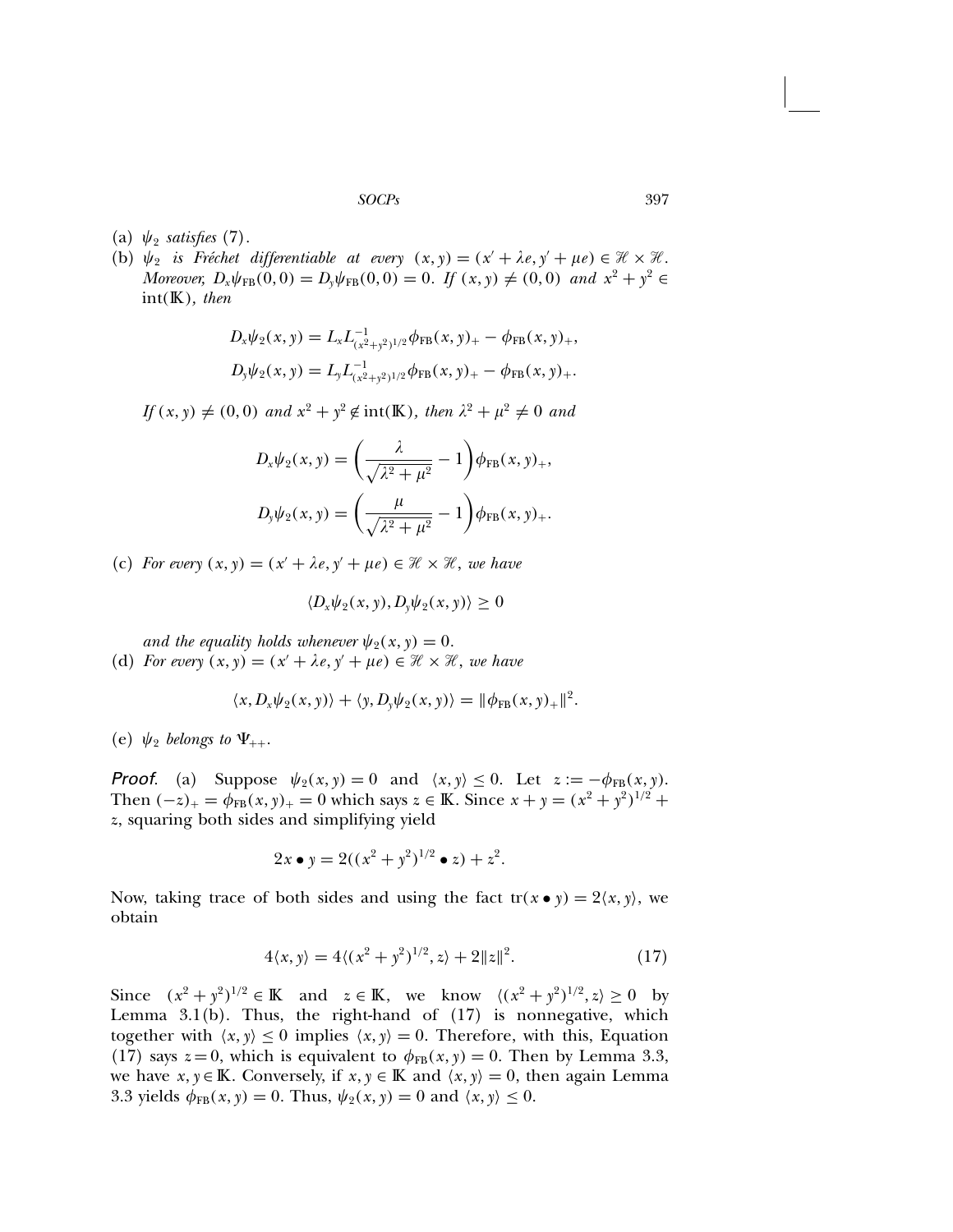(b) For the proof of part (b), we need to discuss three cases.

Case 1. If  $(x, y) = (0, 0)$ , then for any  $h = h' + \lambda e$ ,  $k = k' + \overline{\mu}e \in \mathcal{H}$ , let  $\mu_1 \leq \mu_2$  be the spectral values and let  $v^{(1)}$ ,  $v^{(2)}$  be the corresponding spectral vectors of  $h^2 + k^2$ . Hence, by Property 2.1(e), we have

$$
\begin{aligned} \|(h^2 + k^2)^{1/2} - h - k\| &= \left\|\sqrt{\mu_1}v^{(1)} + \sqrt{\mu_2}v^{(2)} - h - k\right\| \\ &\le \sqrt{\mu_1}\|v^{(1)}\| + \sqrt{\mu_2}\|v^{(2)}\| + \|h\| + \|k\| \\ &= \left(\sqrt{\mu_1} + \sqrt{\mu_2}\right)/\sqrt{2} + \|h\| + \|k\|. \end{aligned}
$$

Also

$$
\mu_1 \le \mu_2 = \|h\|^2 + \|k\|^2 + 2\|\bar{\lambda}h' + \bar{\mu}k'\|
$$
  
\n
$$
\le \|h\|^2 + \|k\|^2 + 2\|\bar{\lambda}\|\|h'\| + 2\|\bar{\mu}\|\|k'\|
$$
  
\n
$$
\le 2(\|h\|^2 + \|k\|^2).
$$

Combining the above two inequalities yields

$$
\psi_2(h,k) - \psi_2(0,0) = \frac{1}{2} ||\phi_{FB}(h,k)_{+}||^2
$$
  
\n
$$
\leq ||\phi_{FB}(h,k)||^2
$$
  
\n
$$
= ||(h^2 + k^2)^{1/2} - h - k||^2
$$
  
\n
$$
\leq ((\sqrt{\mu_1} + \sqrt{\mu_2})/\sqrt{2} + ||h|| + ||k||)^2
$$
  
\n
$$
\leq (2\sqrt{2||h||^2 + 2||k||^2}/\sqrt{2} + ||h|| + ||k||)^2
$$
  
\n
$$
= O(||h||^2 + ||k||^2),
$$

where the first inequality is from Lemma 3.3. This shows that  $\psi_2$  is differentiable at (0, 0) with

$$
D_x \psi_2(0,0) = D_y \psi_2(0,0) = 0.
$$

*Case* 2. If  $(x, y) \neq (0, 0)$  and  $x^2 + y^2 \in \text{int}(\mathbb{K})$ , let z be factored as  $z =$  $\alpha_1(z)u_1^{(1)} + \alpha_2(z)u_2^{(2)}$  for any  $z \in \mathcal{H}$ . Now, let  $g : \mathcal{H} \to \mathcal{H}$  be defined as

$$
g(z) := \frac{1}{2}((z)_+)^2 = \hat{g}(\alpha_1(z))u_z^{(1)} + \hat{g}(\alpha_2(z))u_z^{(2)},
$$

where  $\hat{g} : \mathbb{R} \to \mathbb{R}$  is given by  $\hat{g}(\alpha) := \frac{1}{2} (\max(0, \alpha))^2$ . From the continuous differentiability of  $\hat{g}$  and [17], the vector-valued function g is continuously Fréchet differentiable. Hence, the first component  $g_1(z) = \frac{1}{2} ||(z)_+||^2$  of  $g(z)$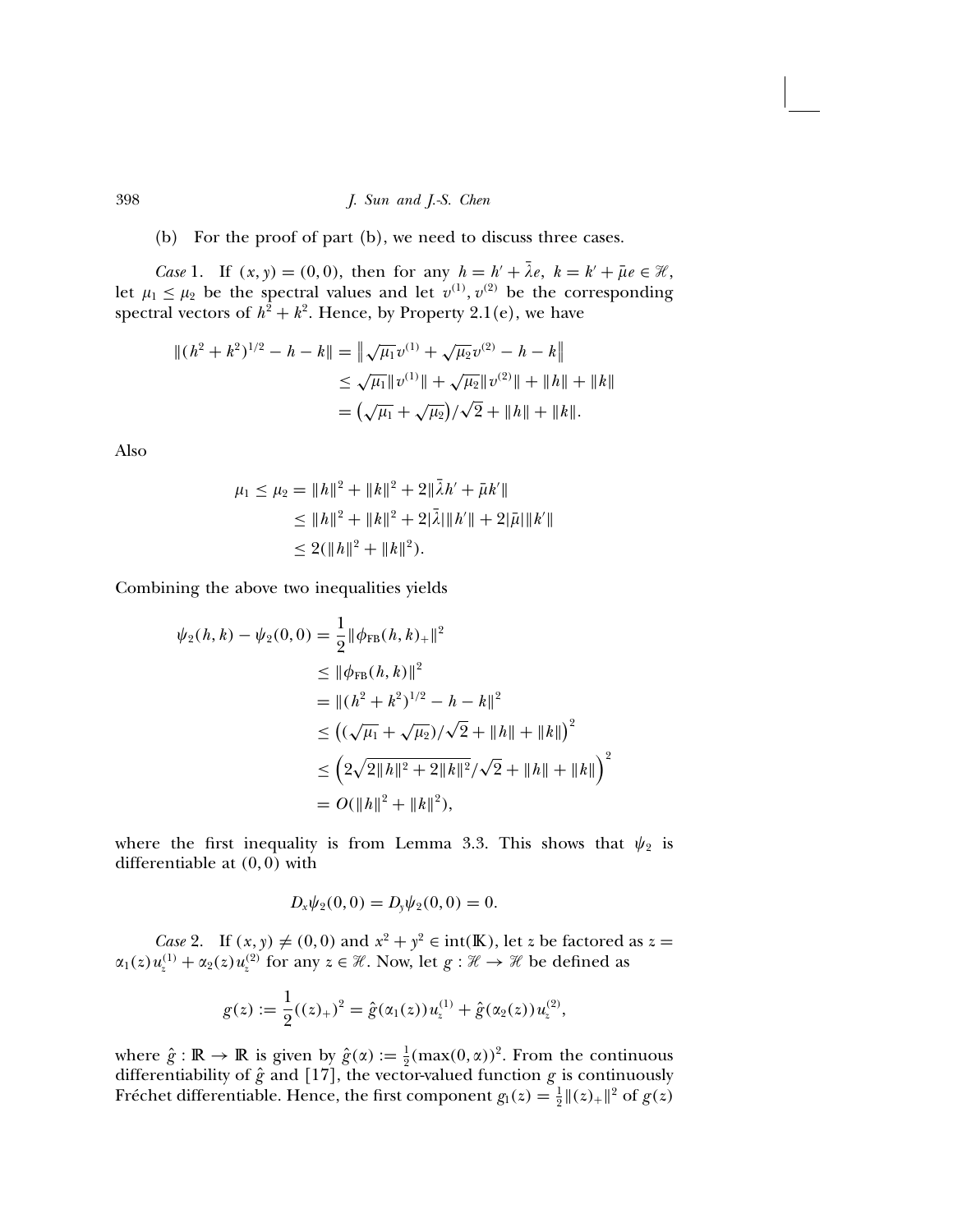is continuously Fréchet differentiable as well. By an easy computation, we have  $Dg_1(z) = (z)_+$ . Since  $\psi_2(x, y) = g_1(\phi_{FB}(x, y))$  and  $\phi_{FB}$  is Fréchet differentiable at  $(x, y) \neq (0, 0)$  with  $x^2 + y^2 \in \text{int}(\mathbb{K})$  (see [5]). Hence, the chain rule yields

$$
D_x \psi_2(x, y) = D_x \phi_{FB}(x, y) Dg_1(\phi_{FB}(x, y)) = L_x L_{(x^2 + y^2)^{1/2}}^{-1} \phi_{FB}(x, y)_{+} - \phi_{FB}(x, y)_{+},
$$
  

$$
D_y \psi_2(x, y) = D_y \phi_{FB}(x, y) Dg_1(\phi_{FB}(x, y)) = L_y L_{(x^2 + y^2)^{1/2}}^{-1} \phi_{FB}(x, y)_{+} - \phi_{FB}(x, y)_{+}.
$$

Case 3. If  $(x, y) \neq (0, 0)$  and  $x^2 + y^2 \notin \text{int}(\mathbb{K})$ , by direct computation, we know  $||x||^2 + ||y||^2 = 2||\lambda x' + \mu y'||$  under this case. Since  $(x, y) \neq (0, 0)$ , this also implies  $\lambda x' + \mu y' \neq 0$ . We notice that we cannot apply the chain rule as in Case 2 because  $\phi_{FB}$  is no longer differentiable in this case. By the spectral factorization, we observe that

$$
\phi_{FB}(x, y)_{+} = \phi_{FB}(x, y) \Longleftrightarrow \phi_{FB}(x, y) \in \mathbb{K}
$$
  
\n
$$
\phi_{FB}(x, y)_{+} = 0 \Longleftrightarrow \phi_{FB}(x, y) \in -\mathbb{K}
$$
  
\n
$$
\phi_{FB}(x, y)_{+} = \alpha_{2} u^{(2)} \Longleftrightarrow \phi_{FB}(x, y) \notin \mathbb{K} \cup -\mathbb{K},
$$
\n(18)

where  $\alpha_2$  is the bigger spectral value of  $\phi_{FB}(x, y)$  and  $u^{(2)}$  is the corresponding spectral vector. Indeed, by applying Property 2.4, we can simplify  $\phi_{FB}$  as

$$
\phi_{FB}(x, y) = \frac{\lambda x' + \mu y'}{\sqrt{\lambda^2 + \mu^2}} - (x' + y') + \left(\sqrt{\lambda^2 + \mu^2} - (\lambda + \mu)\right)e.
$$
 (19)

Therefore,  $\alpha_2$  and  $u^{(2)}$  are given as below:

$$
\alpha_2 = \sqrt{\lambda^2 + \mu^2} - (\lambda + \mu) + ||w_2||,
$$
  
\n
$$
u^{(2)} = \frac{1}{2} \left( \frac{w_2}{||w_2||} + e \right),
$$
\n(20)

where  $w_2 = \frac{\lambda x' + \mu y'}{\sqrt{\lambda^2 + \mu^2}} - (x' + y').$ 

To prove the differentiability of  $\psi_2$  under this case, we shall discuss the following three subcases according to the above observation (18).

(i) If  $\phi_{FB}(x, y) \notin \mathbb{K} \cup -\mathbb{K}$  then  $\phi_{FB}(x, y)_+ = \alpha_2 u^{(2)}_-,$  where  $\alpha_2$  and  $u^{(2)}_-,$ are given as in (20). From the fact that  $||u^{(2)}|| = 1/\sqrt{2}$ , we obtain

$$
\psi_2(x, y) = \frac{1}{2} ||\phi_{FB}(x, y)_+||^2 = \frac{1}{4} \alpha_2^2
$$
  
= 
$$
\frac{1}{4} \left[ \left( \sqrt{\lambda^2 + \mu^2} - (\lambda + \mu) \right)^2 + 2 \left( \sqrt{\lambda^2 + \mu^2} - (\lambda + \mu) \right) ||w_2|| + ||w_2||^2 \right].
$$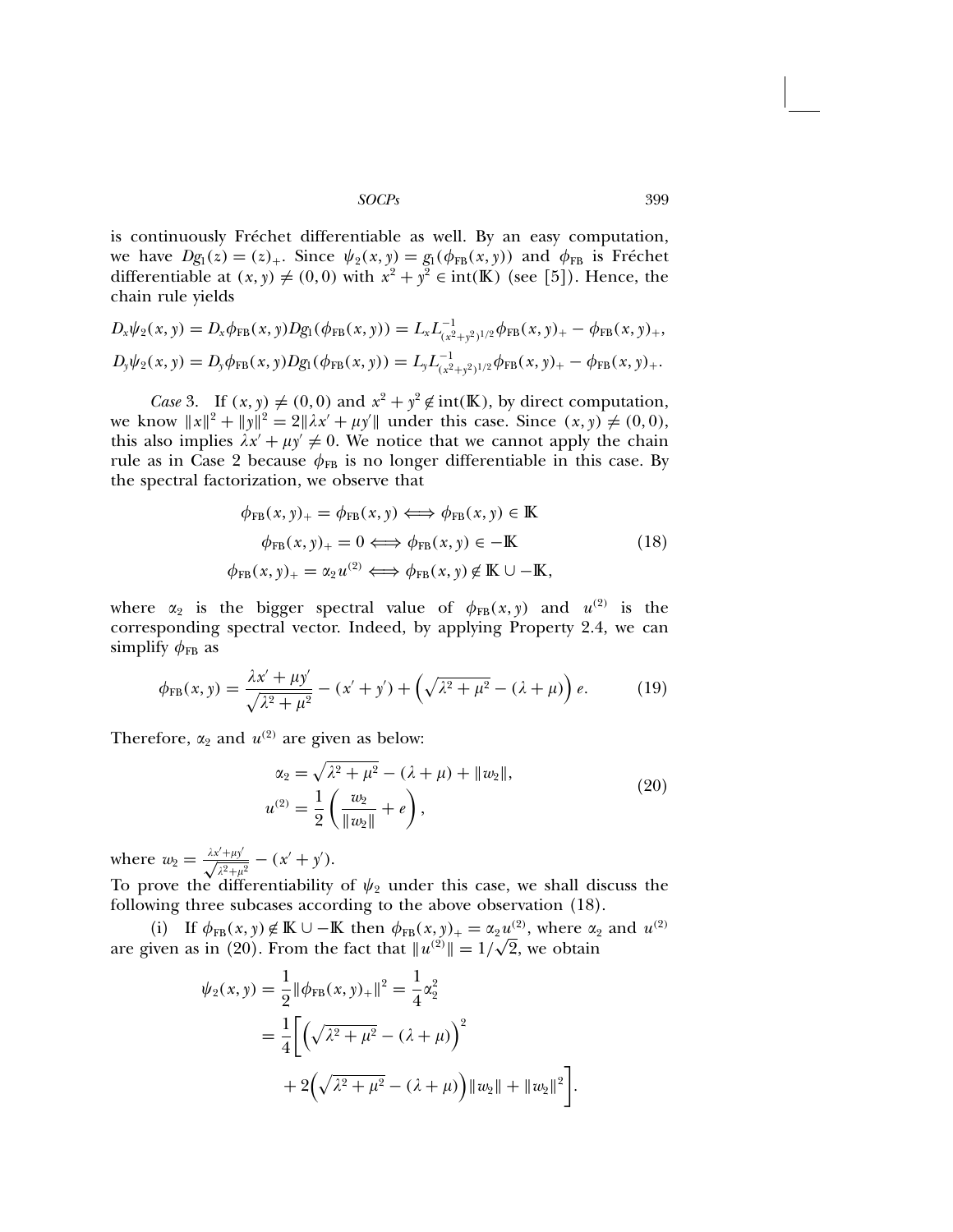Since  $(x, y) \neq (0, 0)$  in this case,  $\psi_2$  is Fréchet differentiable clearly. For all  $h \in \mathcal{H},$  we have

$$
[D_x w_2]h = \left(\frac{1}{\sqrt{\lambda^2 + \mu^2}} - \frac{\lambda^2}{(\lambda^2 + \mu^2)\sqrt{\lambda^2 + \mu^2}}\right) \langle h, e \rangle x'
$$
  
+ 
$$
\left(\frac{\lambda}{\sqrt{\lambda^2 + \mu^2}} - 1\right) (h - \langle h, e \rangle e) - \frac{\lambda \mu y'}{(\lambda^2 + \mu^2)\sqrt{\lambda^2 + \mu^2}} \langle h, e \rangle
$$
  
= 
$$
\frac{1}{(\sqrt{\lambda^2 + \mu^2})^3} ((\lambda^2 + \mu^2)x' - \lambda^2 x' - \lambda \mu y') \langle h, e \rangle
$$
  
+ 
$$
\left(\frac{\lambda}{\sqrt{\lambda^2 + \mu^2}}\right) (h - \langle h, e \rangle e)
$$
  
= 
$$
\left(\frac{\lambda}{\sqrt{\lambda^2 + \mu^2}} - 1\right) (h - \langle h, e \rangle e),
$$

where the last equality holds by Property 2.4. Using the product rule and chain rule for differentiation gives

$$
[D_x \psi_2(x, y)]h = \frac{1}{2} \alpha_2 [D_x \alpha_2]h
$$
  
=  $\frac{1}{2} \alpha_2 \left[ \left( \frac{\lambda}{\sqrt{\lambda^2 + \mu^2}} - 1 \right) \langle h, e \rangle + \frac{\langle w_2, [D_x w_2] h \rangle}{\| w_2 \|} \right]$   
=  $\frac{1}{2} \alpha_2 \left[ \left( \frac{\lambda}{\sqrt{\lambda^2 + \mu^2}} - 1 \right) \langle h, e \rangle + \left( \frac{\lambda}{\sqrt{\lambda^2 + \mu^2}} - 1 \right) \frac{\langle w_2, h \rangle - \langle w_2, e \rangle \langle h, e \rangle}{\| w_2 \|} \right]$   
=  $\frac{1}{2} \alpha_2 \left( \frac{\lambda}{\sqrt{\lambda^2 + \mu^2}} - 1 \right) \left\langle \frac{w_2}{\| w_2 \|} + e, h \right\rangle.$ 

It then follows that

$$
D_{x}\psi_{2}(x,y) = \left(\frac{\lambda}{\sqrt{\lambda^{2} + \mu^{2}}} - 1\right)\alpha_{2}u^{(2)} = \left(\frac{\lambda}{\sqrt{\lambda^{2} + \mu^{2}}} - 1\right)\phi_{\text{FB}}(x,y)_{+}.
$$
 (21)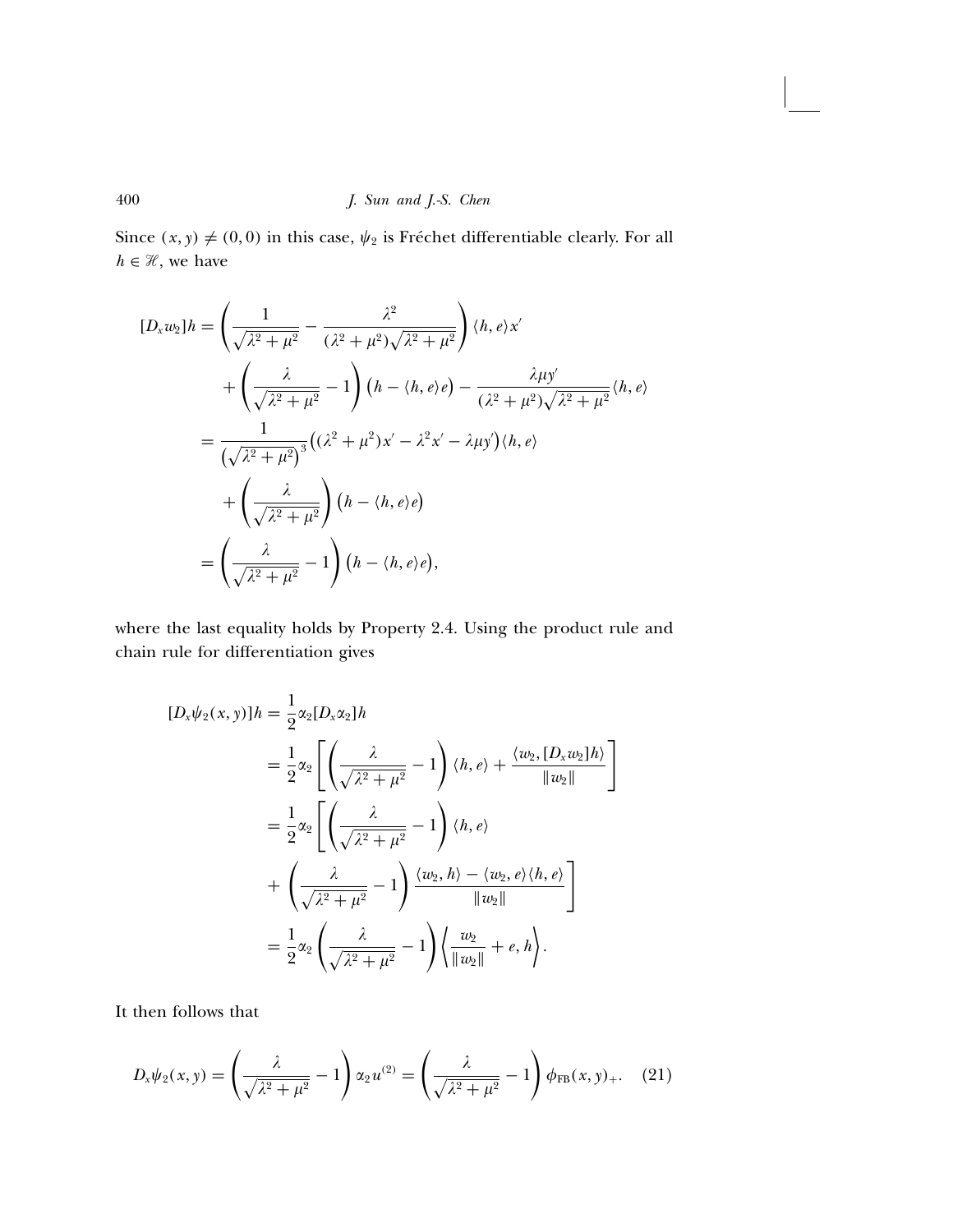Similarly, we can obtain that

$$
D_{y}\psi_{2}(x, y) = \left(\frac{\mu}{\sqrt{\lambda^{2} + \mu^{2}}} - 1\right)\phi_{FB}(x, y)_{+}.
$$

(ii) If  $\phi_{FB}(x, y) \in \mathbb{K}$  then  $\phi_{FB}(x, y)_+ = \phi_{FB}(x, y)$ , and hence,  $\psi_2(x, y) = \frac{1}{2} ||\phi_{FB}(x, y)_{+}||^2 = \frac{1}{2} ||\phi_{FB}(x, y)||^2$ . Thus, by Proposition 3.1, we know that the derivative of  $\psi_2$  under this subcase is as below:

$$
D_x \psi_2(x, y) = \left(\frac{\lambda}{\sqrt{\lambda^2 + \mu^2}} - 1\right) \phi_{FB}(x, y) = \left(\frac{\lambda}{\sqrt{\lambda^2 + \mu^2}} - 1\right) \phi_{FB}(x, y)_+,
$$
  

$$
D_y \psi_2(x, y) = \left(\frac{\mu}{\sqrt{\lambda^2 + \mu^2}} - 1\right) \phi_{FB}(x, y) = \left(\frac{\mu}{\sqrt{\lambda^2 + \mu^2}} - 1\right) \phi_{FB}(x, y)_+.
$$
  
(22)

If there is  $(x', y')$  such that  $\phi_{FB}(x', y') \notin K \cup -K$  and  $\phi_{FB}(x', y') \rightarrow$  $\phi_{FB}(x, y) \in K$  (the neighborhood of point belonging to this subcase). From (21) and (22), it can be seen that

$$
D_x\psi_2(x',y') \to D_x\psi_2(x,y), \quad D_y\psi_2(x',y') \to D_y\psi_2(x,y).
$$

Thus,  $\psi_2$  is differentiable under this subcase.

(iii) If  $\phi_{FB}(x, y) \in -\mathbb{K}$  then  $\phi_{FB}(x, y)_+ = 0$ . Thus,  $\psi_2(x, y) =$  $\frac{1}{2} \|\phi_{FB}(x,y)_{+}\|^2 = 0$  and it is clear that its derivative under this subcase is

$$
D_x \psi_2(x, y) = 0 = \left(\frac{\lambda}{\sqrt{\lambda^2 + \mu^2}} - 1\right) \phi_{FB}(x, y)_+,
$$
  

$$
D_y \psi_2(x, y) = 0 = \left(\frac{\mu}{\sqrt{\lambda^2 + \mu^2}} - 1\right) \phi_{FB}(x, y)_+.
$$
 (23)

Again, if there is  $(x', y')$  such that  $\phi_{FB}(x', y') \notin K \cup -K$  and  $\phi_{FB}(x', y') \rightarrow$  $\phi_{FB}(x, y) \in K$  (the neighborhood of point belonging to this subcase). From (21) and (23), it can be seen that

$$
D_x\psi_2(x',y')\to D_x\psi_2(x,y),\quad D_y\psi_2(x',y')\to D_y\psi_2(x,y).
$$

Thus,  $\psi_2$  is differentiable under this subcase. From the above, we complete the proof of this case and therefore the argument for part (b) is done.

(c) We wish to show that  $\langle D_x \psi_2(x, y), D_y \psi_2(x, y) \rangle \ge 0$  and the equality holds if and only if  $\psi_2(x, y) = 0$ . We follow the three cases as above.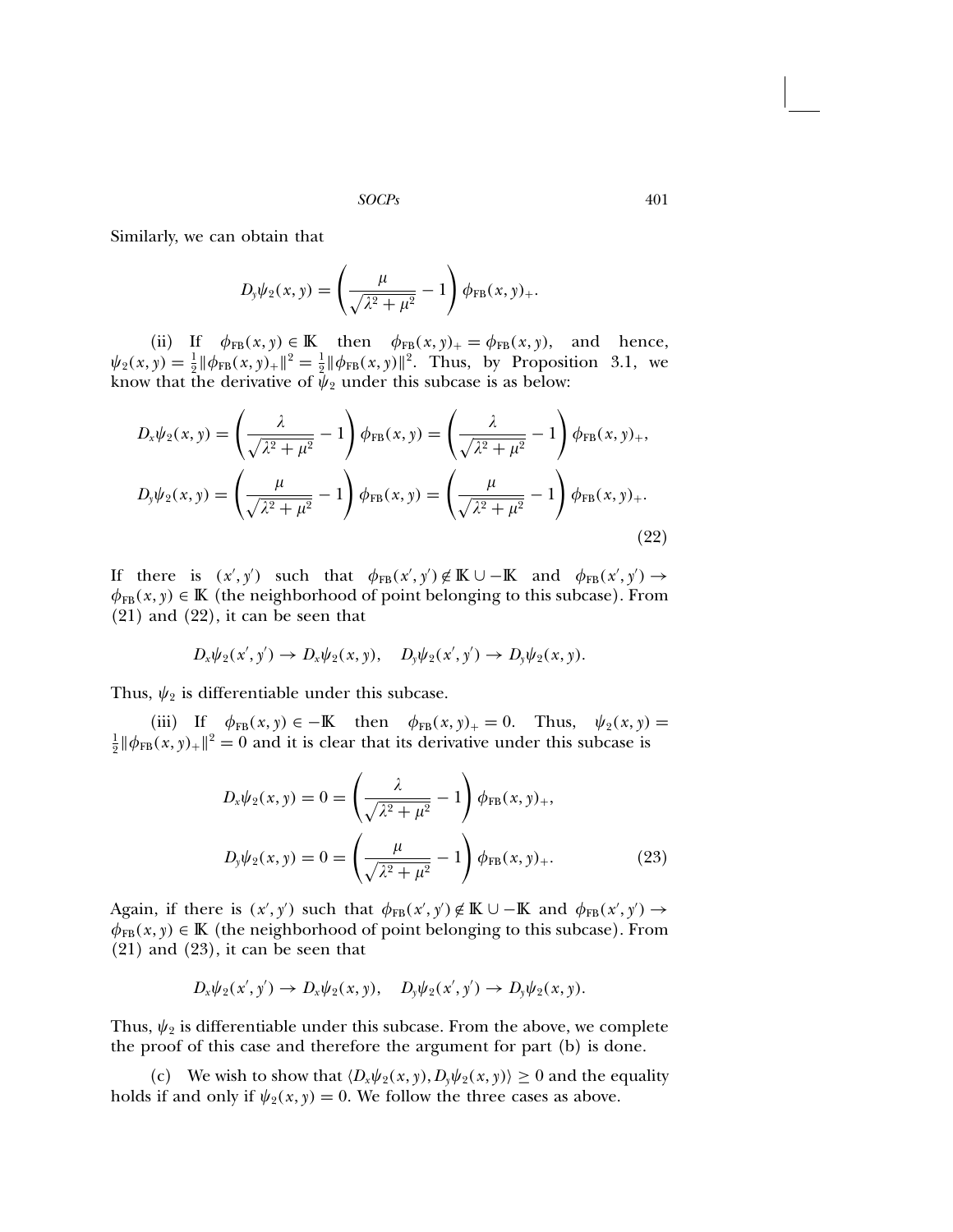Case 1. If  $(x, y) = (0, 0)$ , by part (b), we know  $D_x \psi_2(x, y) =$  $D_y \psi_2(x, y) = 0$ . Therefore, the desired equality holds.

*Case* 2. If  $(x, y) \neq (0, 0)$  and  $x^2 + y^2 \in \text{intK}$ , by part (b), we have

$$
\langle D_x \psi_2(x, y), D_y \psi_2(x, y) \rangle = \langle (L_x L_z^{-1} - I)(\phi_{FB})_+, (L_y L_z^{-1} - I)(\phi_{FB})_+ \rangle
$$
  
=  $\langle (L_x - L_z)L_z^{-1}(\phi_{FB})_+, (L_y - L_z)L_z^{-1}(\phi_{FB})_+ \rangle$   
=  $\langle (L_y - L_z)(L_x - L_z)L_z^{-1}(\phi_{FB})_+, L_z^{-1}(\phi_{FB})_+ \rangle$ , (24)

where  $z = \sqrt{x^2 + y^2}$  and  $I \in \mathcal{L}(\mathcal{H})$  is an identity mapping. From elementary calculation, we obtain that

$$
(L_z - L_x)(L_z - L_y) + (L_z - L_y)(L_z - L_x) = (L_z - L_x - L_y)^2 + (L_z^2 - L_x^2 - L_y^2).
$$

Since  $z \in \mathbb{K}$  and  $z^2 = x^2 + y^2$ , Property 2.3 implies  $L_z^2 - L_x^2 - L_y^2 \ge 0$ . Then, (24) yields

$$
\langle D_x \psi_2(x, y), D_y \psi_2(x, y) \rangle \ge \frac{1}{2} ||(L_z - L_x - L_y)L_z^{-1}(\phi_{\text{FB}})_+||^2
$$
  
= 
$$
\frac{1}{2} ||L_{\phi_{\text{FB}}} L_z^{-1}(\phi_{\text{FB}})_+||^2,
$$

where the equality uses  $L_z - L_x - L_y = L_{z-x-y} = L_{\phi_{FB}}$ . If the equality holds, then the above relation yields  $||L_{\phi_{FB}} L_z^{-1}(\phi_{FB})_+||^2 = 0$  and, by Property  $2.1(d),$ 

$$
L_{\phi_{\text{FB}}} L_z^{-1}(\phi_{\text{FB}})_+ = \phi_{\text{FB}} \bullet (L_z^{-1}(\phi_{\text{FB}})_+) = (L_z^{-1}(\phi_{\text{FB}})_+) \bullet \phi_{\text{FB}} = 0.
$$

Since  $z = \sqrt{x^2 + y^2} \in \text{int}(\mathbb{K})$  so that  $L_z^{-1} > 0$  (see Property 2.1(d)), multiplying  $L_z^{-1}$  both side gives  $\phi_{FB} \bullet (\phi_{FB})_+ = 0$ . From definition of Jordan product and Lemma 3.1(a), it implies  $(\phi_{FB})_+ = 0$  and hence  $\psi_2 = 0$ . Conversely, if  $(\phi_{FB})_+ = 0$ , then it is clear that  $\langle D_x \psi_2(x, y), D_y \psi_2(x, y) \rangle = 0$ .

*Case* 3. If  $(x, y) \neq (0, 0)$  and  $x^2 + y^2 \notin \text{int}(\mathbb{K})$ , by part (b), we have

$$
\langle D_x \psi_2(x, y), D_y \psi_2(x, y) \rangle = \left( \frac{\lambda}{\sqrt{\lambda^2 + \mu^2}} - 1 \right) \left( \frac{\mu}{\sqrt{\lambda^2 + \mu^2}} - 1 \right) \|\phi_{FB}(x, y)_{+}\|^2 \ge 0.
$$

If the equality holds, then either  $\phi_{FB}(x,y)_+ = 0$  or  $\frac{\lambda}{\sqrt{2}}$  $\frac{\lambda}{\lambda^2+\mu^2}=1$  or  $\frac{\mu}{\sqrt{\lambda^2+\mu^2}}=1$ . In the second case, we have  $\mu=0$  and  $\lambda\geq 0$ , so that Property 2.4 yields  $y' = 0$  and  $\lambda = ||x'||$ . In the third case, we have  $\lambda = 0$ and  $\mu \ge 0$ , so that Property 2.4 yields  $x' = 0$  and  $\mu = ||y'||$ . Thus, in these cases, we have  $x \bullet y = 0, x \in \mathbb{K}, y \in \mathbb{K}$ . Then, by (7),  $\psi_2(x, y) = 0$ .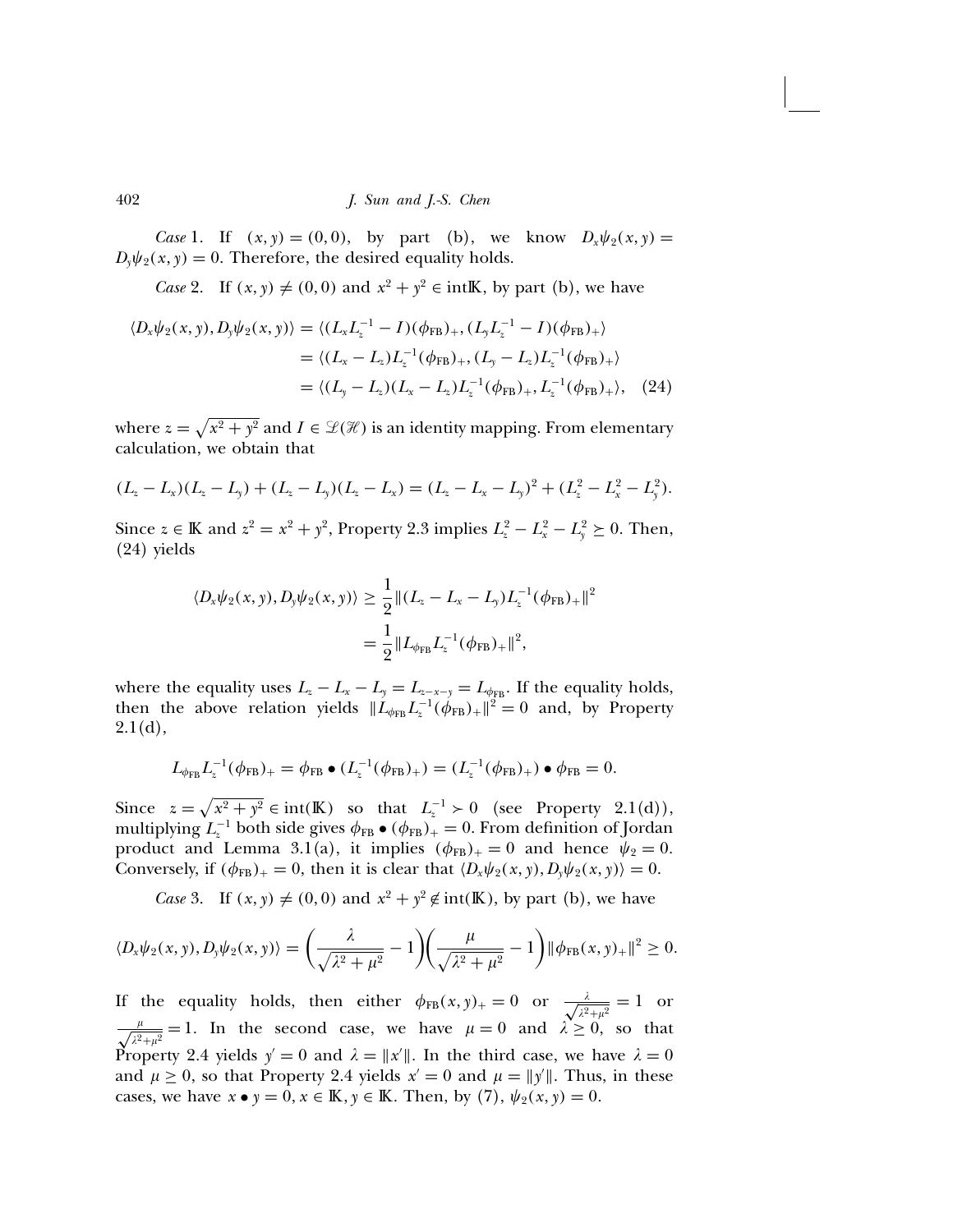(d) Again, we need to discuss the three cases as below.

Case 1. If  $(x, y) = (0, 0)$ , by part (b), we know  $D_x \psi_2(x, y) =$  $D_x\psi_2(x, y) = 0$ . Therefore, the desired equality holds.

*Case* 2. If  $(x, y) \neq (0, 0)$  and  $x^2 + y^2 \in \text{int}(\mathbb{K})$ , by part (b), we have

$$
D_x \psi_2(x, y) = (L_x L_z^{-1} - I) \phi_{FB}(x, y)_+,
$$
  

$$
D_y \psi_2(x, y) = (L_y L_z^{-1} - I) \phi_{FB}(x, y)_+,
$$

where we let  $z = \sqrt{x^2 + y^2}$ . Thus,

$$
\langle x, D_x \psi_2(x, y) \rangle + \langle y, D_y \psi_2(x, y) \rangle
$$
  
=  $\langle x, (L_x L_z^{-1} - I) \phi_{FB}(x, y)_+ \rangle + \langle y, (L_y L_z^{-1} - I) \phi_{FB}(x, y)_+ \rangle$   
=  $\langle (L_x L_z^{-1} - I) x, \phi_{FB}(x, y)_+ \rangle + \langle (L_y L_z^{-1} - I) y, \phi_{FB}(x, y)_+ \rangle$   
=  $\langle L_z^{-1} L_x x + L_z^{-1} L_y y - x - y, \phi_{FB}(x, y)_+ \rangle$   
=  $\langle L_z^{-1} (x^2 + y^2) - x - y, \phi_{FB}(x, y)_+ \rangle$   
=  $\langle L_z^{-1} z^2 - x - y, \phi_{FB}(x, y)_+ \rangle$   
=  $\langle z - x - y, \phi_{FB}(x, y)_+ \rangle$   
=  $\|\phi_{FB}(x, y)_+\|^2$ ,

where the next-to-last equality follows from  $L_z z = z^2$ , so that  $L_z^{-1} z^2 = z$  and the last equality is from Lemma 3.1(a).

*Case* 3. If  $(x, y) \neq (0, 0)$  and  $x^2 + y^2 \notin \text{int}(\mathbb{K})$ , by part (b), we have

$$
D_x \psi_2(x, y) = \left(\frac{\lambda}{\sqrt{\lambda^2 + \mu^2}} - 1\right) \phi_{FB}(x, y)_+,
$$
  

$$
D_y \psi_2(x, y) = \left(\frac{\mu}{\sqrt{\lambda^2 + \mu^2}} - 1\right) \phi_{FB}(x, y)_+.
$$

Thus,

$$
\langle x, D_x \psi_2(x, y) \rangle + \langle y, D_y \psi_2(x, y) \rangle
$$
  
=  $\left( \frac{\lambda}{\sqrt{\lambda^2 + \mu^2}} - 1 \right) \langle x, \phi_{FB}(x, y) \rangle + \left( \frac{\mu}{\sqrt{\lambda^2 + \mu^2}} - 1 \right) \langle y, \phi_{FB}(x, y) \rangle$   
=  $\left( \frac{\lambda x + \mu y}{\sqrt{\lambda^2 + \mu^2}} - x - y, \phi_{FB}(x, y) \rangle + \right)$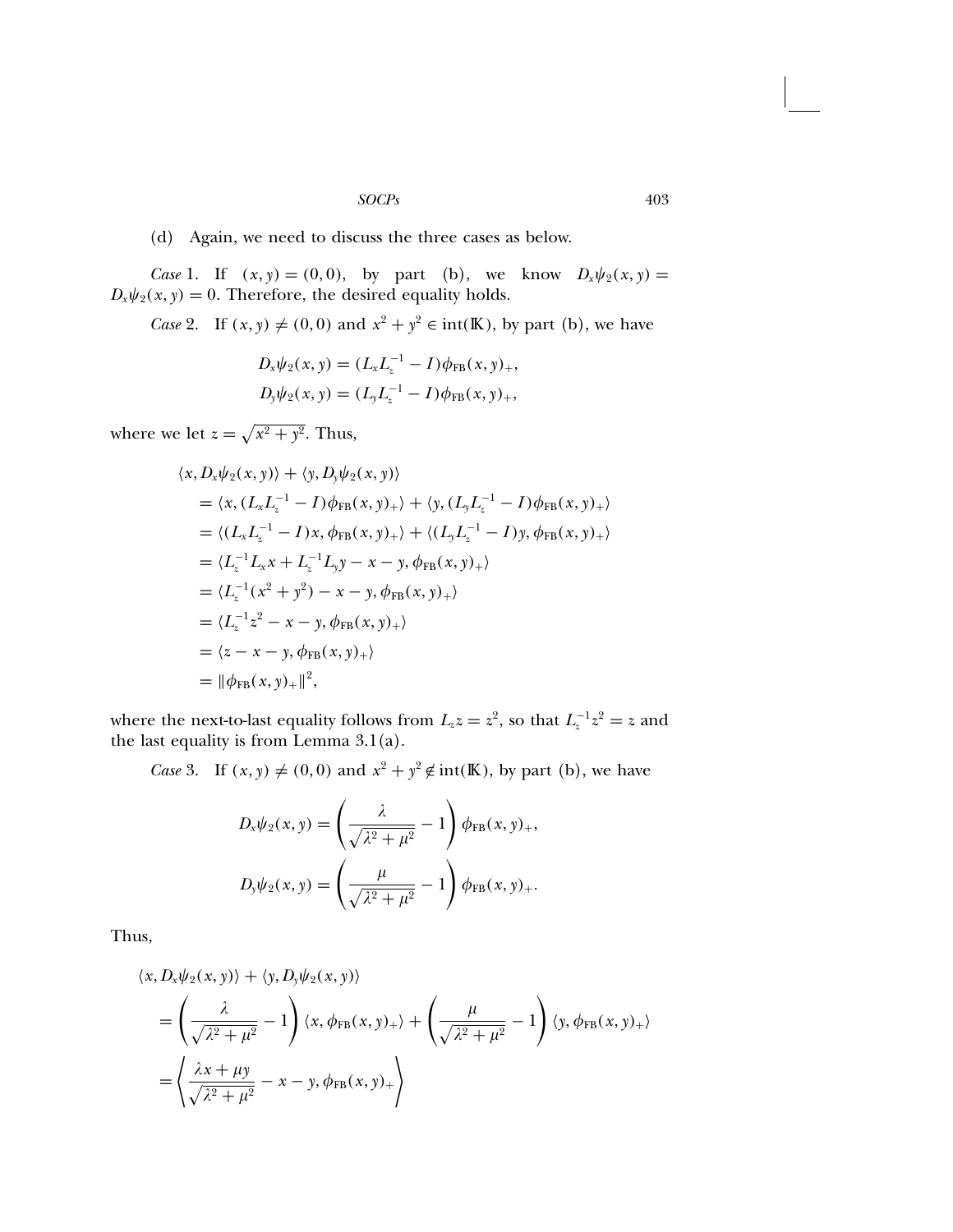$$
= \langle \phi_{FB}(x, y), \phi_{FB}(x, y)_{+} \rangle
$$
  
=  $\|\phi_{FB}(x, y)_{+}\|^2$ ,

where the next-to-last equality uses (19) and the last equality is from Lemma 3.1(a) again.

(e) This is an immediate consequence of (a) through (d).  $\Box$ 

**Proposition 3.4.** Let  $f_{LT}$ :  $\mathcal{H} \rightarrow \mathbb{R}_+$  be given as (5) with  $\psi_0$  satisfying (6) and  $\psi$  satisfying (7). Then, the following results hold.

- (a) For all  $\zeta \in \mathcal{H}$ , we have  $f_{LT}(\zeta) \geq 0$  and  $f_{LT}(\zeta) = 0$  if and only if  $\zeta$  solves the infinite-dimensional SOCP (1).
- (b) Let  $D\psi_0(\langle F(\zeta), G(\zeta) \rangle) = D_t \psi_0(t)$  with  $t = \langle F(\zeta), G(\zeta) \rangle$ . If  $\psi_0, \psi$  and  $F, G$  are Fréchet differentiable, then so is  $f_{LT}$  and

$$
Df_{LT}(\zeta) = D\psi_0(\langle F(\zeta), G(\zeta) \rangle)[(DF(\zeta))^T G(\zeta) + (DG(\zeta))^T F(\zeta)] + (DF(\zeta))^T D_x \psi(F(\zeta), G(\zeta)) + (DG(\zeta))^T D_y \psi(F(\zeta), G(\zeta)).
$$

(c) Assume F, G are are Fréchet differentiable mappings on  $\mathcal H$  and  $\psi$  belongs to  $\Psi_+$  (respectively,  $\Psi_{++}$ ). Then, for every  $\zeta \in \mathcal{H}$  where  $DF(\zeta)[DG(\zeta)]^{-1}$ is positive definite (respectively, positive semidefinite), either (i)  $f_{LT}(\zeta) = 0$ or (ii)  $f_{LT}(\zeta) \neq 0$  with  $\langle d(\zeta), Df_{LT}(\zeta) \rangle < 0$ , where

$$
d(\zeta) := -(DG(\zeta)^{-1})[D\psi_0(\langle F(\zeta), G(\zeta) \rangle)G(\zeta) + D_x\psi(F(\zeta), G(\zeta))].
$$

**Proof.** (a) This consequence follows from  $(5)$ ,  $(6)$ , and  $(7)$ .

(b) Fix any  $\zeta \in \mathcal{H}$ . From Theorem 4.2 in [5] and the Fréchet differentiability of F and G, it follows that  $f_{LT} : \mathcal{H} \to \mathbb{R}_+$  is Fréchet differentiable on  $H$ . By the chain rule of differential, we have, for any  $v \in \mathcal{H}$ ,

$$
Df_{LT}(\zeta)v = D\psi_0(\langle F(\zeta), G(\zeta) \rangle)[\langle DF(\zeta)v, G(\zeta) \rangle + \langle DG(\zeta)v, F(\zeta) \rangle] + \langle D_x \psi(F(\zeta), G(\zeta)), DF(\zeta)v \rangle + \langle D_y \psi(F(\zeta), G(\zeta)), DG(\zeta)v \rangle,
$$

which means

$$
Df_{LT}(\zeta) = D\psi_0(\langle F(\zeta), G(\zeta) \rangle)[(DF(\zeta))^T G(\zeta) + (DG(\zeta))^T F(\zeta)]
$$
  
+ 
$$
(DF(\zeta))^T D_x \psi(F(\zeta), G(\zeta)) + (DG(\zeta))^T D_y \psi(F(\zeta), G(\zeta)).
$$

(c) First, we consider the case of  $\psi \in \Psi_{++}$  and fix  $\zeta \in \mathcal{H}$ , where  $DF(\zeta)[DG(\zeta)]^{-1}$  is positive semi-definite. Let  $\alpha := D\psi_0(\langle F(\zeta), G(\zeta) \rangle)$  and drop the argument  $(\zeta)$  for simplicity. Then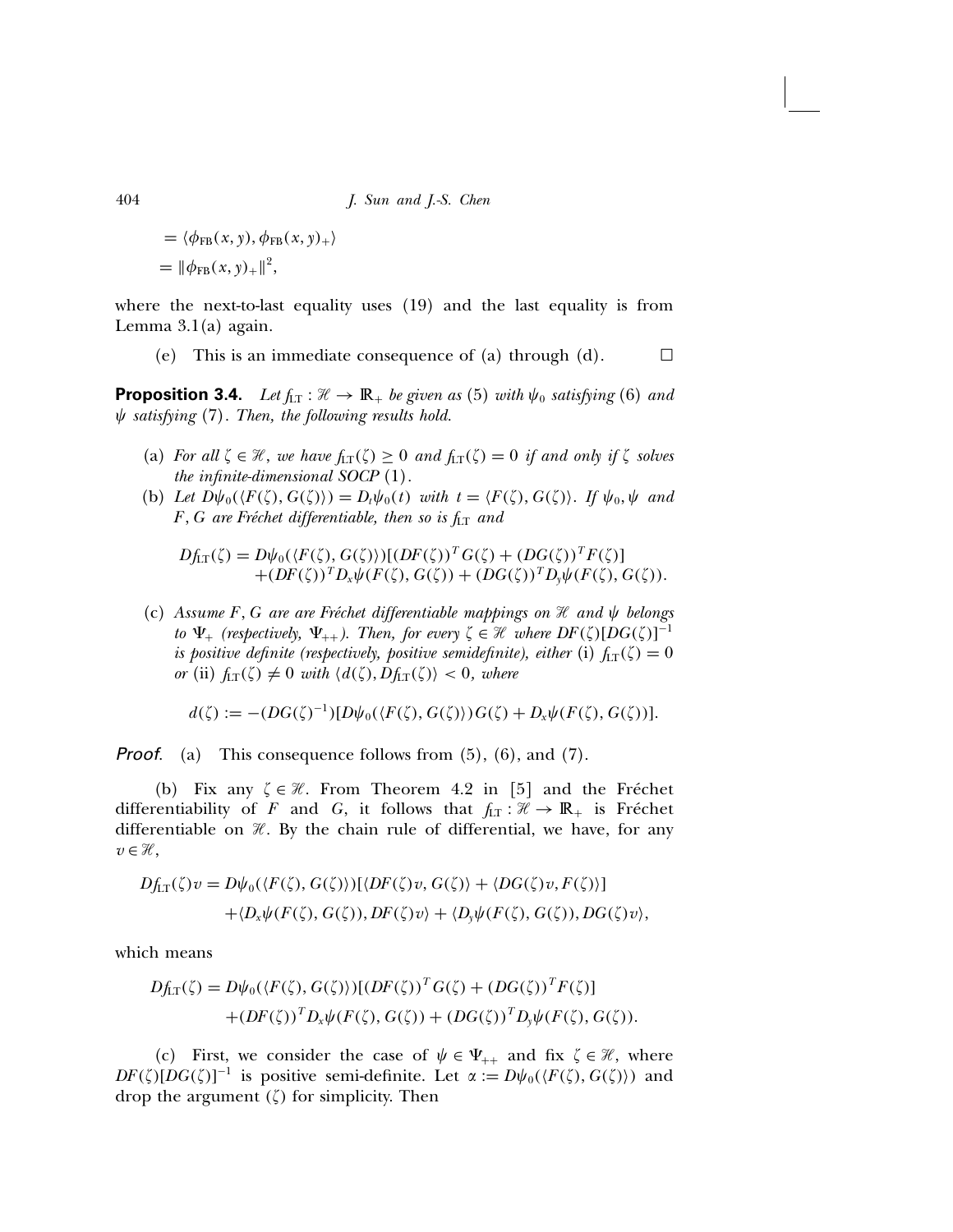$$
\langle d, Df_{LT} \rangle = \langle -(DG)^{-1}(\alpha G + D_x \psi(F, G)), (DF)^T(\alpha G + D_x \psi(F, G))
$$
  
+
$$
(DG)^T(\alpha F + D_y \psi(F, G))
$$
  
= 
$$
-(\alpha G + D_x \psi(F, G), ((DG)^{-1})^T (DF)^T(\alpha G + D_x \psi(F, G))
$$
  

$$
-(\alpha G + D_x \psi(F, G), \alpha F + D_y \psi(F, G))
$$
  

$$
\leq -\langle \alpha G + D_x \psi(F, G), \alpha F + D_y \psi(F, G) \rangle
$$
  
= 
$$
-\alpha^2 \langle G, F \rangle - \alpha \langle F, D_x \psi(F, G) \rangle + \langle G, D_y \psi(F, G) \rangle
$$
  

$$
\leq -\alpha^2 \langle G, F \rangle - \langle D_x \psi(F, G), D_y \psi(F, G) \rangle,
$$
  

$$
\leq -\alpha^2 \langle G, F \rangle - \langle D_x \psi(F, G), D_y \psi(F, G) \rangle,
$$

where the first inequality holds since  $DF(DG)^{-1}$  is positive semidefinite and the inequality follows from  $\alpha \geq 0$  and Equation (13). Now, we observe that  $tD\psi_0(t) > 0$  if and only if  $t > 0$  since  $\psi_0$  is strictly increasing on  $[0, \infty)$ . Therefore, the first term on the right-hand side is nonpositive and equals zero if  $\langle F, G \rangle \leq 0$ . In addition, by Equations (13) and (15), the second term on the right-hand side is nonpositive and equals zero if  $\psi(F, G) = 0$ . Thus, we have  $\langle d, Df_{LT}(\zeta) \rangle \le 0$  and the equality hold only when  $\langle F(\zeta), G(\zeta) \rangle \le 0$  and  $\psi(F(\zeta), G(\zeta)) = 0$ , in which Equation (7) implies  $\zeta$  satisfies (1), that is,  $f_{LT}(\zeta) = 0$ .

Similar argument can be applied for the case of  $\psi \in \Psi_+$  and  $DF(DG)^{-1}$ <br>or positive definite being positive definite.

Next, we further consider another class of merit functions given as (8), that is,

$$
\widehat{f_{LT}}(\zeta) := \psi_0^*(F(\zeta) \bullet G(\zeta)) + \psi(F(\zeta), G(\zeta)),
$$

where  $\psi_0^*: \mathcal{H} \to \mathbb{R}_+$  is given as (9) and  $\psi: \mathcal{H} \times \mathcal{H} \to \mathbb{R}_+$  satisfies (7). We notice that  $\psi_0^*$  possesses the following property:

$$
\psi_0^*(w) = 0 \Longleftrightarrow w \preceq_{\mathbb{K}} 0
$$

which is a similar feature to (6) in some sense.

By imitating the steps for proving Proposition 3.4 and using the following Lemma 3.4 proved in SOC case by Chen [2], we obtain Proposition 3.5, which is a result analogous to Proposition 3.4. We omit its proof.

**Lemma 3.4.** The function  $\psi_0^*(x \bullet y) := \frac{1}{2} ||(x \bullet y)_+||^2$  is differentiable for all  $(x, y) \in \mathcal{H} \times \mathcal{H}$ . Moreover,  $D_x \psi_0^*(x \bullet y) = L_y(x \bullet y)_+$ , and  $D_y \psi_0^*(x \bullet y)$  $y) = L_x(x \bullet y)_+.$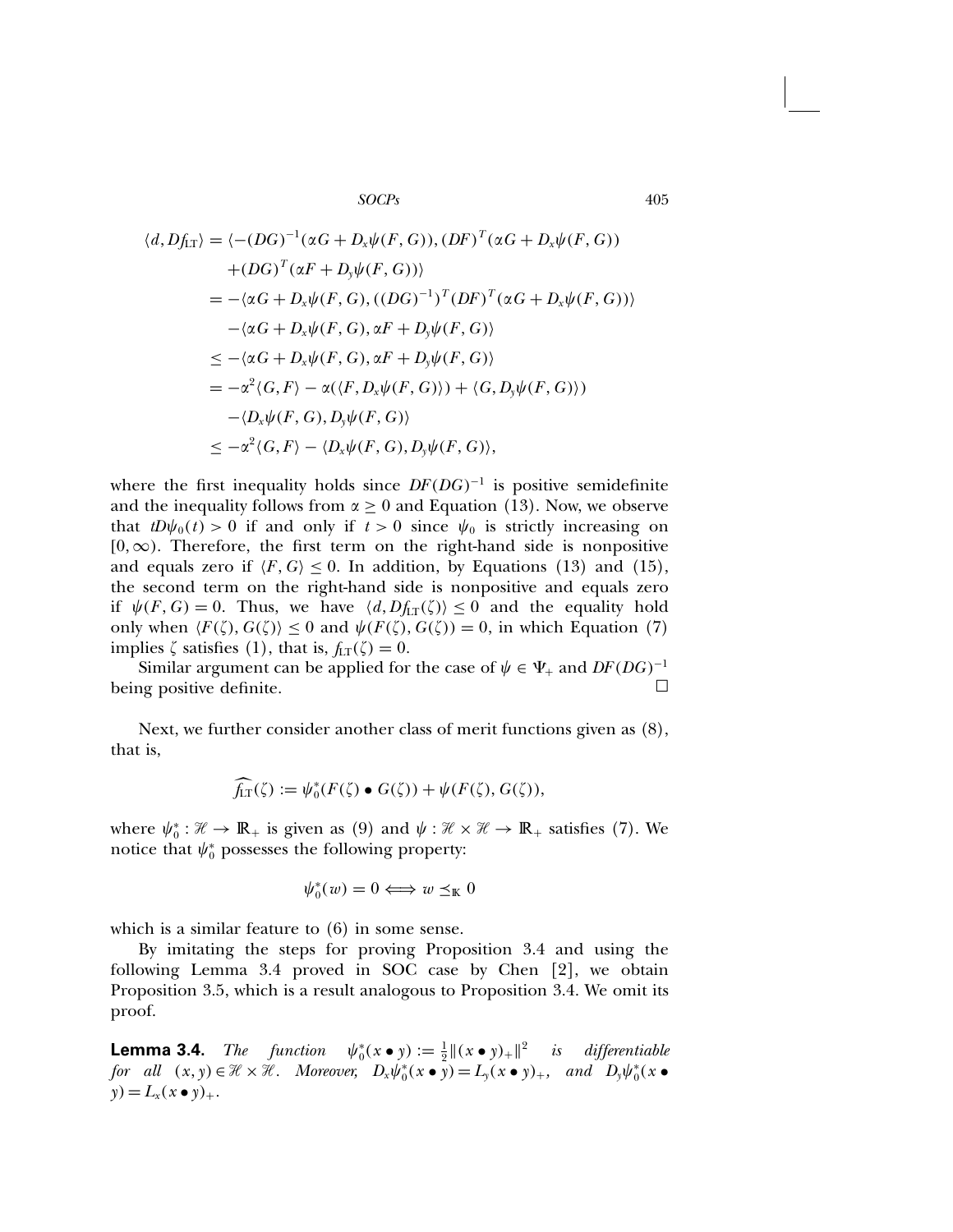**Proof.** For any  $z \in \mathcal{H}$ , we can factor z as  $z = \alpha_1(z)u^{(1)} + \alpha_2(z)u^{(2)}$ . Now, let  $g : \mathcal{H} \to \mathcal{H}$  be defined as

$$
g(z) := \frac{1}{2}((z)_+)^2 = \hat{g}(\alpha_1(z))u^{(1)} + \hat{g}(\alpha_2(z))u^{(2)},
$$

where  $\hat{g} : \mathbb{R} \to \mathbb{R}$  is given by  $\hat{g}(\alpha) := \frac{1}{2} (\max(0, \alpha))^2$ . From the continuous differentiability of  $\hat{g}$  and [17], the vector-valued function g is continuously Fréchet differentiable. Hence, the first component  $g_1(z) = \frac{1}{2} ||(z)_+||^2$  of  $g(z)$ is continuously Fréchet differentiable as well. By an easy computation, we have  $Dg_1(z) = (z)_+$ . Now, let

$$
z(x, y) := x \bullet y = (\lambda y' + \mu x') + \langle x, y \rangle e,
$$

then we have  $\psi_0^*(x \bullet y) = g_1(z(x, y))$ . Fix  $x = x' + \lambda e \in \mathcal{H}$ ,  $y = y' + \mu e \in \mathcal{H}$ and  $h = h' + le \in \mathcal{H}$ , then we have

$$
[D_x z(x, y)]h = \langle h, e \rangle y' + \mu(h - \langle h, e \rangle e) + \langle h, y \rangle e
$$
  
=  $ly' + \mu h' + \langle h, y \rangle e$   
=  $y \cdot h$   
=  $L_y h$ .

Similarly, we can obtain  $[D_{\gamma}z(x, y)]h = L_{x}h$ . Hence, applying the chain rule, the desired result follows.

**Proposition 3.5.** Let  $f_{LT}: \mathcal{H} \to \mathbb{R}_+$  be given as (8) with  $\psi_0^*$  satisfying (9) and  $\psi$  satisfying (7). Then, the following results hold.

- (a) For all  $\zeta \in \mathcal{H}$ , we have  $f_{LT}(\zeta) \geq 0$  and  $f_{LT}(\zeta) = 0$  if and only if  $\zeta$  solves the infinite-dimensional SOCP (1).
- (b) If  $\psi_0^*, \psi$  and F, G are Fréchet differentiable, then so is f<sub>LT</sub> and

$$
D\widehat{f_{LT}}(\zeta) = [(DF(\zeta))^T L_{G(\zeta)} + (DG(\zeta))^T L_{F(\zeta)}](F(\zeta) \bullet G(\zeta))_{+}
$$
  
 
$$
+ (DF(\zeta))^T D_x \psi(F(\zeta), G(\zeta)) + (DG(\zeta))^T D_y \psi(F(\zeta), G(\zeta)).
$$

# 4. SOLUTION EXISTENCE, ERROR BOUND, AND BOUNDED LEVEL SETS

In this section, using the above merit functions  $f_{LT}$  and  $f_{LT}$ , we obtain error bounds for the solution of infinite-dimensional SOCP (1). Meanwhile, we study the existence and uniqueness for the solution of  $\mathfrak{CP}(\mathbb{K}, F, G)$ . To reach our results, we need some lemmas as below.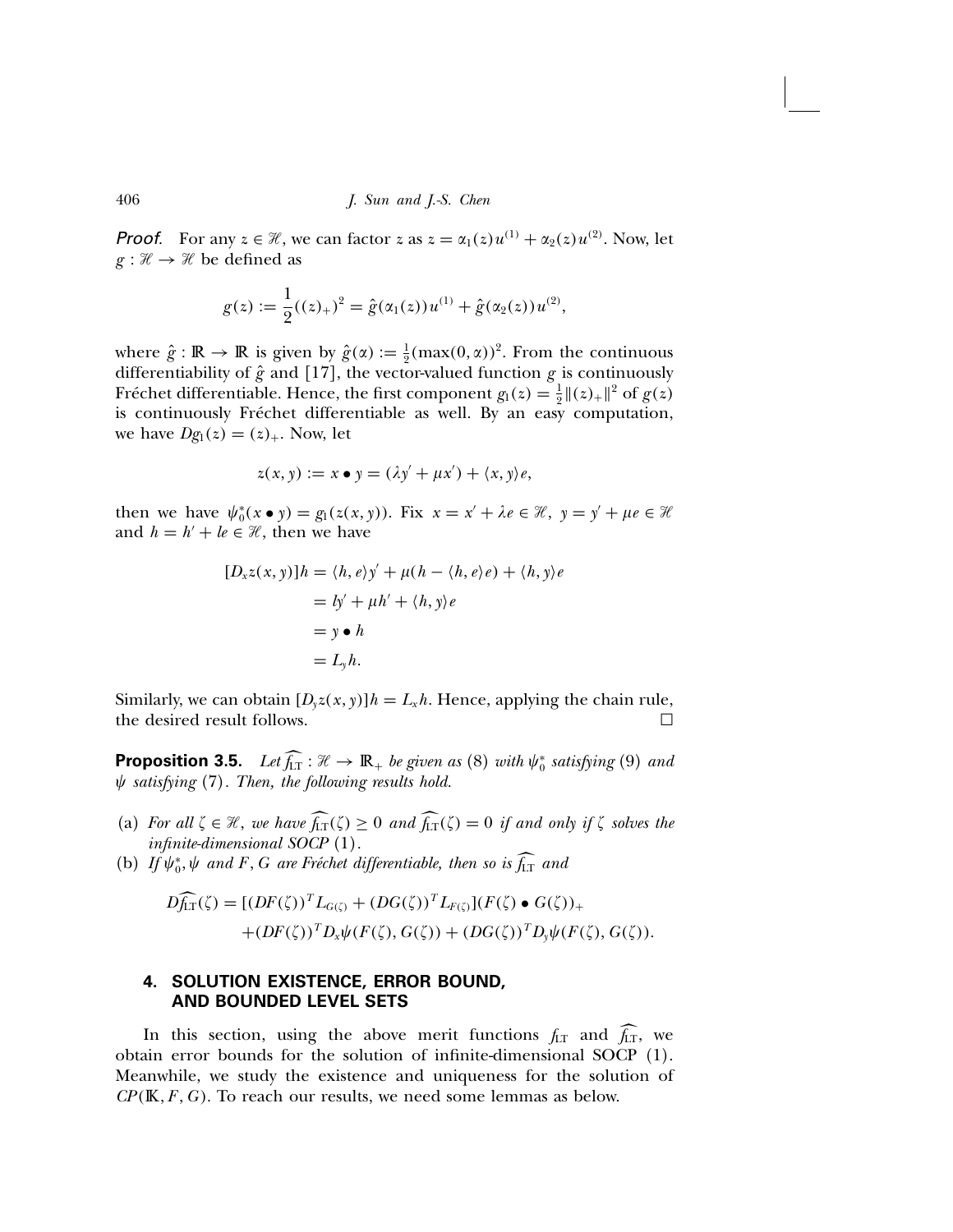**Lemma 4.1.** Let  $x = x' + \lambda e \in \mathcal{H}$  and  $y = y' + \mu e \in \mathcal{H}$ . Then, we have

$$
\langle x, y \rangle \le \sqrt{2} \|(x \bullet y)_+\|.\tag{25}
$$

**Proof.** First, we observe the fact that

$$
x \in \mathbb{K} \Longleftrightarrow (x)_+ = x,
$$
  
\n
$$
x \in -\mathbb{K} \Longleftrightarrow (x)_+ = 0,
$$
  
\n
$$
x \notin \mathbb{K} \cup -\mathbb{K} \Longleftrightarrow (x)_+ = \alpha_2 u^{(2)},
$$

where  $\alpha_2$  is the bigger spectral value of x with the corresponding spectral vector  $u^{(2)}$  defined as in Section 2. Hence, we have three cases.

*Case* 1. If  $x \bullet y \in \mathbb{K}$ , then  $(x \bullet y)_+ = x \bullet y$ . By definition of Jordan product of x and y as (11), that is,  $x \bullet y := (\mu x' + \lambda y') + \langle x, y \rangle e$ . It is clear that  $\|(x \bullet y)_+\| \ge \langle x, y \rangle$  and, hence, (25) holds.

*Case* 2. If  $x \bullet y \in -\mathbb{K}$ , then  $(x \bullet y)_+ = 0$ . Since  $x \bullet y \in -\mathbb{K}$ , by definition of Jordan product again, we have  $\langle x,y \rangle \leq 0$ . Hence, it is true that  $\sqrt{2}$   $\|(x \bullet y)_+\| \geq \langle x, y \rangle$ .

*Case* 3. If  $x \bullet y \notin \mathbb{K} \cup -\mathbb{K}$ , then  $(x \bullet y)_+ = \alpha_2 u^{(2)}$ , where

$$
\alpha_2 = \langle x, y \rangle + ||\mu x' + \lambda y'||,
$$
  

$$
u^{(2)} = \frac{1}{2} \left( \frac{\mu x' + \lambda y'}{||\mu x' + \lambda y'||} + e \right).
$$

If  $\langle x, y \rangle \leq 0$ , then (25) is trivial. Thus, we can assume  $\langle x, y \rangle > 0$ . In fact, the desired inequality (25) follows from the below.

$$
\begin{aligned} ||(x \bullet y)_+||^2 &= \frac{1}{2} \alpha_2^2 \\ &= \frac{1}{2} (\langle x, y \rangle^2 + 2 \langle x, y \rangle ||\mu x' + \lambda y' || + ||\mu x' + \lambda y' ||^2) \\ &\ge \frac{1}{2} \langle x, y \rangle^2. \end{aligned}
$$

Then, we complete the proof.

**Lemma 4.2.** Let  $\psi_{FB}$ ,  $\psi_1$ ,  $\psi_2$  be given as (2), (14), (16), respectively. Then,  $\psi_{FB}$ ,  $\psi_1$ , and  $\psi_2$  satisfy the following inequality.

$$
\psi_{\diamond}(x,y) \geq \alpha (\|(-x)_{+}\|^2 + \|(-x)_{+}\|^2), \quad \forall (x,y) \in \mathcal{H} \times \mathcal{H},
$$

for some positive constant  $\alpha$  and  $\diamond \in \{\text{FB}, 1, 2\}.$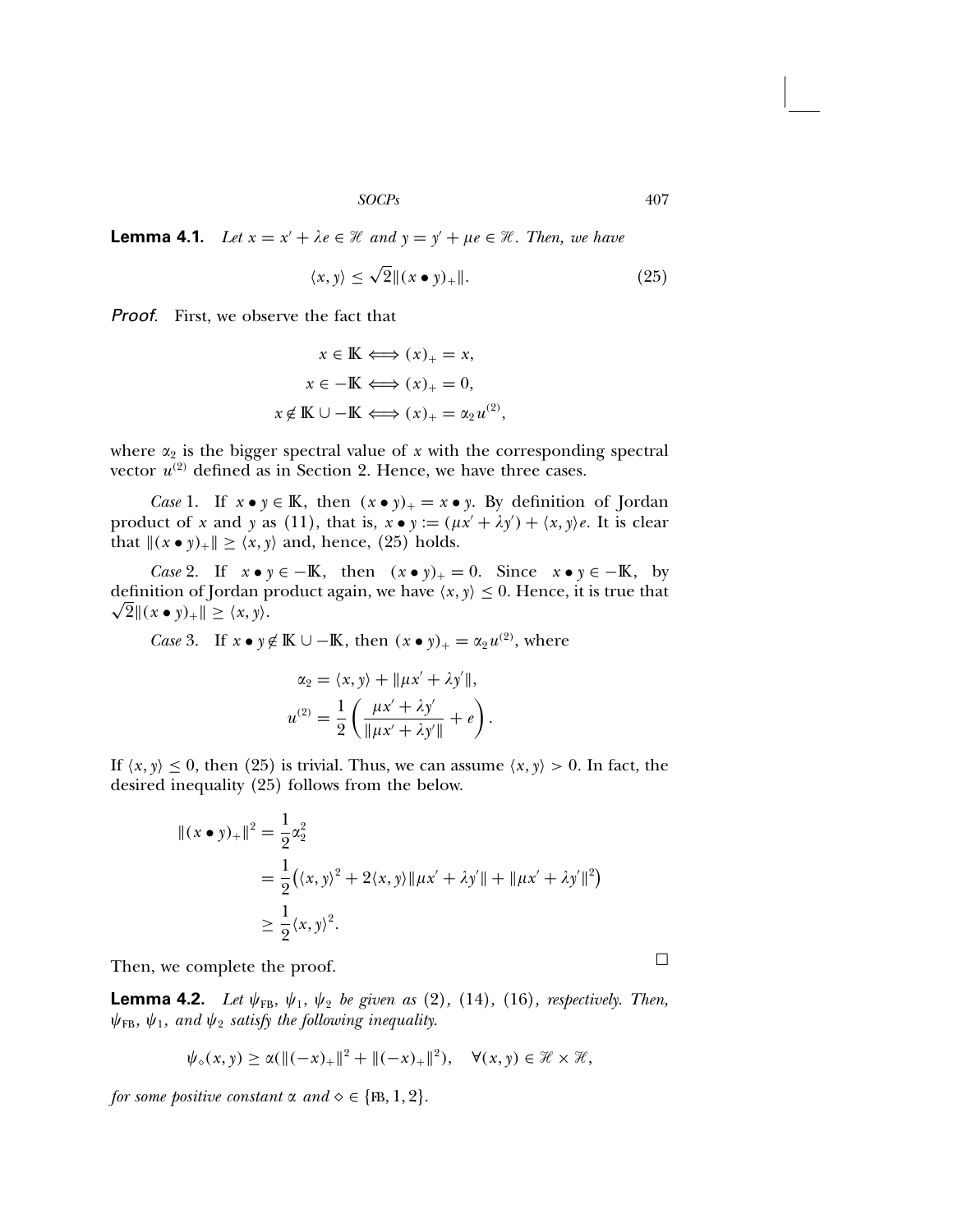**Proof.** For  $\psi_1$ , it is clear by definition (14) with  $\alpha = \frac{1}{2}$ . For  $\psi_{FB}$  and  $\psi_2$ , the inequality is still true due to Lemma 3.3.

By the definition of  $\psi^*_0$  given as  $(9)$ , we can obtain the following lemma easily.

**Lemma 4.3.** Let  $\psi_0^*$  be given as (9). Then,  $\psi_0^*$  satisfies

$$
\psi_0^*(\omega) \ge \beta \|(\omega)_+\|^2, \quad \forall \omega \in \mathcal{H},
$$

for some positive constant  $\beta$ .

**Proposition 4.1.** Let F and G are Lipschitz continuous with constants  $\gamma$ and  $\delta$ , respectively. Suppose that  $F$  is  $\eta$ -strongly monotone and  $F$  and  $G$  are  $\rho$ -jointly strongly monotone mapping from H to H. Let  $f_{LT}$  be given by (5) with  $\psi$ satisfying  $(7)$ . If there exists a constant  $\tau$  such that

$$
\left|\tau - \frac{\rho}{\delta^2}\right| \le \frac{\sqrt{\rho^2 - \delta^2(\gamma^2 - \sigma^2)}}{\delta^2}, \quad \rho > \delta\sqrt{\gamma^2 - \sigma^2},\tag{26}
$$

where  $\sigma = 1 - \sqrt{1 - 2\eta + \gamma^2}$ . Then, the infinite-dimensional conic complementarity problem CP(K, F, G) given as in (1) has a unique solution  $\zeta^*$ and there exists a scalar  $\kappa > 0$  such that

$$
\kappa \|\zeta - \zeta^*\|^2 \le \max\{1, \langle F(\zeta), G(\zeta)\rangle\} + \|(-F(\zeta))_+\| + \|(-G(\zeta))_+\|, \quad \forall \zeta \in \mathcal{H}.
$$

Moreover,

$$
\kappa \|\zeta - \zeta^*\|^2 \leq \psi_0^{-1}(f_{LT}(\zeta)) + \frac{\sqrt{2}}{\sqrt{\alpha}} f_{LT}(\zeta)^{1/2}, \quad \forall \zeta \in \mathcal{H},
$$

where  $\alpha$  is a positive constant.

**Proof.** It is not hard to verify that  $\zeta$  is a solution to (1) if and only if, for any constant  $\tau > 0$ , the following equation hold:

$$
F(\zeta) - P_{\mathbb{K}}(F(\zeta) - \tau G(\zeta)) = 0,
$$

where  $P_{\mathbb{K}}$  is the projection of  $\mathcal{H}$  onto  $\mathbb{K}$ , that is,

$$
\zeta - F(\zeta) + P_{\mathbb{K}}(F(\zeta) - \tau G(\zeta)) = \zeta,
$$

Based on this, we define the mapping  $\mathcal F$  as

$$
\mathcal{F}(x) = x - F(x) + P_{\mathbb{K}}(F(x) - \tau G(x)), \quad \forall x \in \mathcal{H}.
$$
 (27)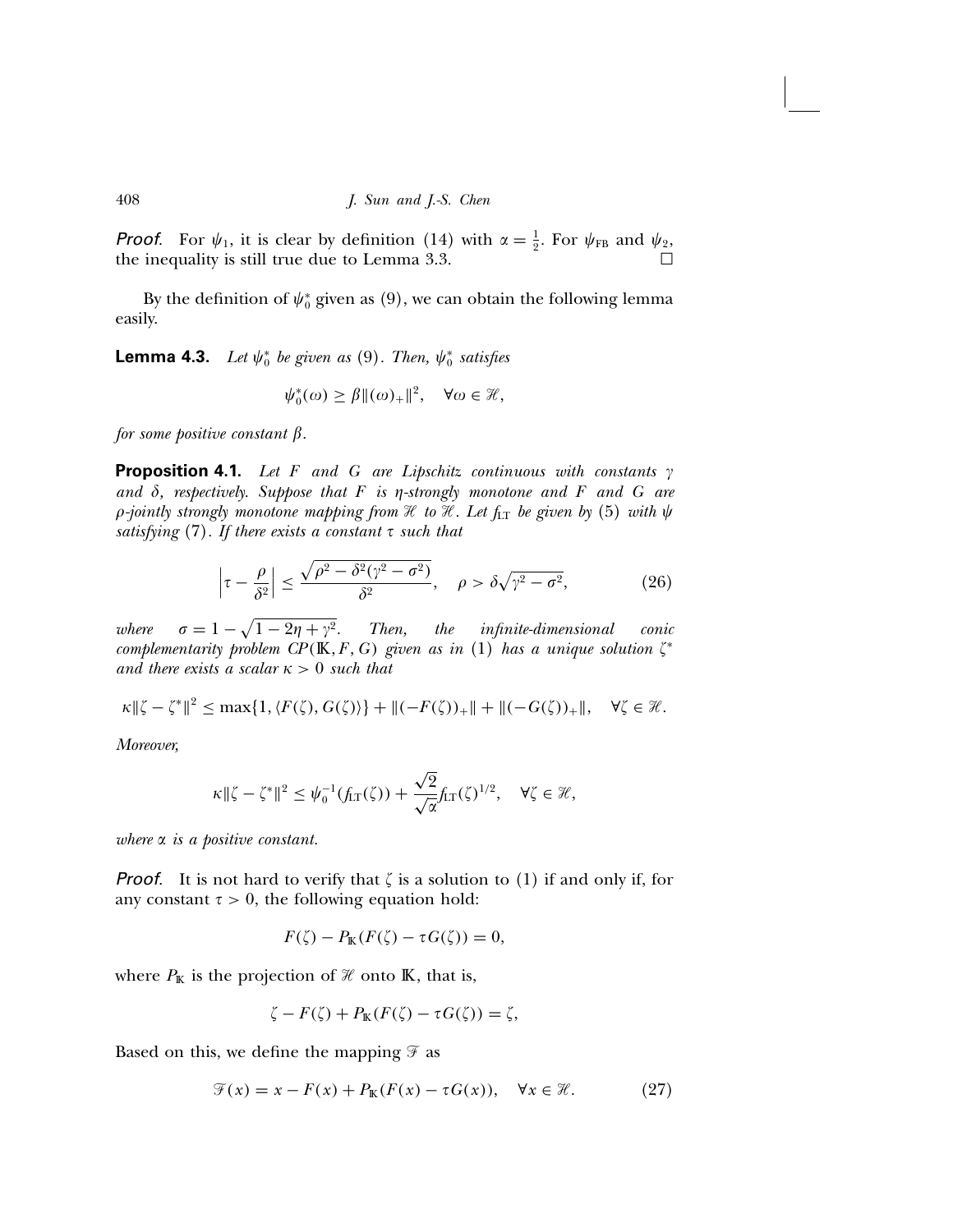From the above discussion,  $\zeta$  satisfies (1) if and only if  $\zeta$  is a fixed point of  $\mathcal{F}$ . For any  $x, y \in \mathcal{H}$ , we have that

$$
\|\mathcal{F}(x) - \mathcal{F}(y)\|
$$
  
=  $\|x - y - (F(x) - G(x)) + (P_{\mathbb{K}}(F(x) - \tau G(x)) - P_{\mathbb{K}}(F(y) - \tau G(y)))\|$   
 $\le \|x - y - (F(x) - G(x))\| + \|F(x) - F(y) - \tau(G(x) - G(y))\|$   
 $\le \left(\sqrt{1 - 2\eta + \gamma^2} + \sqrt{\gamma^2 - 2\tau\rho + \tau^2 \delta^2}\right) \|x - y\|.$ 

From (26), it follows that  $\sqrt{1-2\eta+\gamma^2}+\sqrt{\gamma^2-2\tau\rho+\tau^2\delta^2}<1$ , and hence, the mapping defined by (27) has a unique fixed point belonging to  $\mathcal{H}$ , which is the solution of (1). Using Property 2.5 and Lemma 4.2, we can complete the rest of the proof. The arguments are similar to those in [2, Proposition 4.1, and so are omitted here.

We would like to point out that, if the mapping  $F$  is Lipschitz continuous with constant  $\gamma$  and strongly monotone with constant  $\eta$ , then

$$
\eta \|x - y\|^2 \le \langle F(x) - F(y), x - y \rangle \le \gamma \|x - y\|^2, \quad \forall x, y \in \mathcal{H}
$$

which implies that  $\eta \leq \gamma$  and

$$
1 - 2\eta + \gamma^2 \ge (1 - \gamma)^2 \ge 0. \tag{28}
$$

Furthermore, if G and F are jointly strongly monotone with constant  $\rho$  and G is Lipschitz continuous with constant  $\delta$ , then we can get  $\rho \leq \gamma \delta$  and

$$
\gamma^2 - 2\rho + \delta^2 \ge (\gamma - \delta)^2 \ge 0. \tag{29}
$$

Inequalities (28) and (29) ensure that the set where (26) to be held is nonempty.

Similarly, we have the following Proposition 4.2 which is an extension of [2, Proposition 4.2].

**Proposition 4.2.** Let F and G are Lipschitz continuous with constants  $\gamma$ and  $\delta$ , respectively. Suppose that  $F$  is  $\eta$ -strongly monotone and  $F$  and  $G$  are  $\rho$ -jointly strongly monotone mapping from  $\mathcal H$  to  $\mathcal H$ . Let  $f_{\rm LT}$  be given by (8) with  $\psi$  satisfying (7). If there exists a constant  $\tau$  such that

$$
\left|\tau-\frac{\rho}{\delta^2}\right| \le \frac{\sqrt{\rho^2-\delta^2(\gamma^2-\sigma^2)}}{\delta^2}, \quad \rho > \delta\sqrt{\gamma^2-\sigma^2},
$$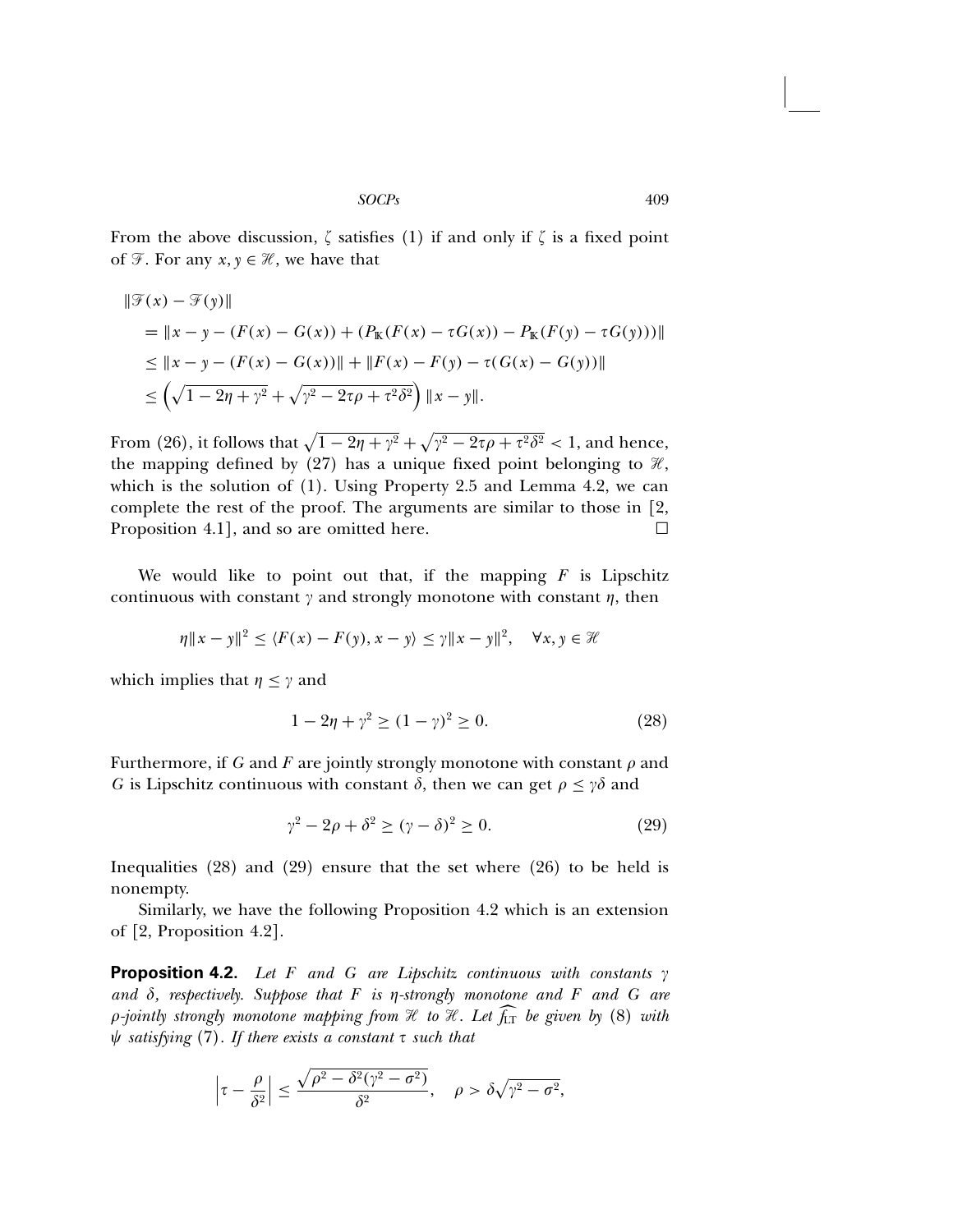where  $\sigma = 1 - \sqrt{1 - 2\eta + \gamma^2}$ . Then, the infinite-dimensional conic complementarity problem  $\mathbb{CP}(\mathbb{K}, F, G)$  given as in (1) has a unique solution  $\zeta^*$ and there exists a scalar  $\kappa > 0$  such that

$$
\kappa \|\zeta - \zeta^*\|^2 \le \| (F(\zeta) \bullet G(\zeta))_+\| + \| (-F(\zeta))_+\| + \| (-G(\zeta))_+\|, \quad \forall \zeta \in \mathcal{H}.
$$

Moreover,

$$
\kappa \|\zeta - \zeta^*\|^2 \le \left(\frac{1}{\sqrt{\beta}} + \frac{\sqrt{2}}{\sqrt{\alpha}}\right) \widehat{f_{\rm LT}}(\zeta)^{1/2}, \quad \forall \zeta \in \mathcal{H},
$$

where  $\alpha$  and  $\beta$  are positive constants.

Now, we give conditions under which  $f_{LT}$ ,  $f_{LT}$  have bounded level sets. We need the next lemma which is key to proving the properties of bounded level sets.

**Lemma 4.4.** Let  $\psi_{FB}$ ,  $\psi_1$  and  $\psi_2$  be given by (2), (14), and (16), respectively. For any  $\{(x^k, y^k)\}_{k=1}^{\infty} \in \mathcal{H} \times \mathcal{H}$ . Let  $\alpha_1(x)^k \leq \alpha_2(x)^k$  and  $\alpha_1(y)^k \leq \alpha_2(y)^k$  denote the spectral values of  $x^k$  and  $y^k$ , respectively. Then, the following results hold.

- (a) If  $\alpha_1(x)^k \to -\infty$  or  $\alpha_1(y)^k \to -\infty$ , then  $\psi_{\diamond}(x^k, y^k) \to \infty$ , for  $\diamond \in \{\mathbb{B}, 1, 2\}.$
- (b) Suppose that  $\{\alpha_1(x)^k\}$  and  $\{\alpha_1(y)^k\}$  are bounded below. If  $\alpha_2(x)^k \to \infty$  or  $\alpha_2(y)^k \to \infty$ , then  $\langle x, x^k \rangle + \langle y, y^k \rangle \to \infty$ , for any  $x, y \in \text{int}(\mathbb{K})$ .

**Proof.** (a) For  $\psi_1$ , the proof follows by the fact that

$$
2\|(-x^{k})_{+}\|^{2} = 2\|(-\alpha_{1}(x)^{k}v_{x}^{(1)^{k}} - \alpha_{2}(x)^{k}v_{x}^{(2)^{k}})_{+}\|^{2}
$$
  
\n
$$
= 2\|(-\alpha_{1}(x)^{k})_{+}v_{x}^{(1)^{k}} - (\alpha_{2}(x)^{k})_{+}v_{x}^{(2)^{k}}\|^{2}
$$
  
\n
$$
= (-\alpha_{1}(x)^{k})_{+}^{2} + (-\alpha_{2}(x)^{k})_{+}^{2}
$$
  
\n
$$
= \sum_{i=1}^{2} (\max\{0, -\alpha_{i}(x)^{k}\})^{2}.
$$

Similarly, we have  $2\|(-y^k)_{+}\|^2 = \sum_{i=1}^2 (\max\{0, -\alpha_i(y)^k\})^2$ . For  $\psi_{FB}$  and  $\psi_2$ , using the same fact plus Lemma 3.3 leads to the desired result.

(b) For any  $x = x' + \lambda e$ ,  $y = y' + \mu e \in \mathcal{H}$  with  $||x'|| \leq \lambda$ ,  $||y'|| \leq \mu$ . Using the spectral decomposition

$$
x^{k} = \frac{\alpha_{2}(x)^{k} - \alpha_{1}(x)^{k}}{2} w^{k} + \frac{\alpha_{2}(x)^{k} + \alpha_{1}(x)^{k}}{2} e \text{ with } \|w^{k}\| = 1,
$$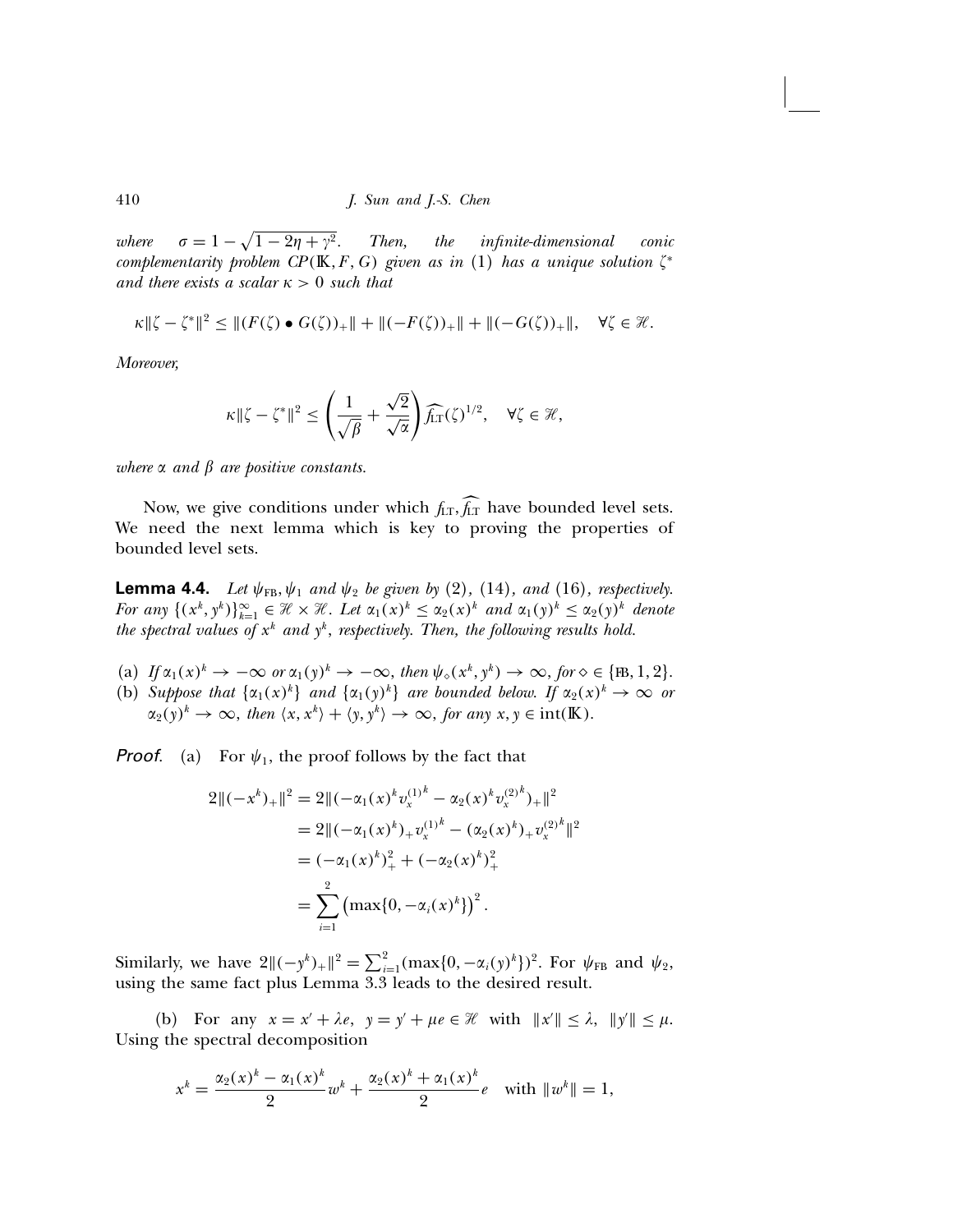we have

$$
\langle x, x^k \rangle = \frac{\alpha_2(x)^k - \alpha_1(x)^k}{2} \langle x', w^k \rangle + \frac{\alpha_2(x)^k + \alpha_1(x)^k}{2} \lambda
$$
  
= 
$$
\frac{\alpha_1(x)^k}{2} \left( \lambda - \langle x', w^k \rangle \right) + \frac{\alpha_2(x)^k}{2} \left( \lambda + \langle x', w^k \rangle \right). \tag{30}
$$

Since  $||w^k|| = 1$ , we have  $\lambda - \langle x', w^k \rangle \ge \lambda - ||x'|| > 0$  and  $\lambda + \langle x', w^k \rangle \ge \lambda ||x'|| > 0$ . In addition,  $\{\alpha_1(x)^k\}$  is bounded below, the first term on the right-hand side of (30) is bounded below. If  $\{\alpha_2(x)^k\} \to \infty$ , then the second term on the right-hand side of (30) tends to infinity. Hence,  $\langle x, x^k \rangle \to \infty$ . A similar argument shows that  $\langle y, y^k \rangle$  is bounded below. Thus,  $\langle x, x^k \rangle + \langle y, y^k \rangle \rightarrow \infty$ . Symmetrically, the desired results also holds if  $\{\alpha_2(y)^k\}\to\infty.$  $\Box$ 

Using the above Lemma 4.4 and the same arguments in Proposition 4.3 and Proposition 4.4 in [2], we have the following Propositions 4.3 and 4.4.

**Proposition 4.3.** Let  $f_{LT}$  be given by (5) with  $\psi$  satisfying the condition of Lemma  $4.4(a)$ . Suppose that  $F, G$  are Fréchet differentiable, jointly monotone mappings from  $H$  to  $H$  satisfying

$$
\lim_{\|\zeta\| \to \infty} \left( \|F(\zeta)\| + \|G(\zeta)\| \right) = \infty.
$$

Suppose also that the infinite-dimensional SOCP is strictly feasible, i.e., there exists  $\zeta \in \mathcal{H}$  such that  $F(\zeta), G(\zeta) \in \text{int}(\mathbb{K})$ . Then, the level set

$$
\mathcal{L}(v) := \{ \zeta \in \mathcal{H} \mid f_{LT}(\zeta) \le v \}
$$

is bounded for all  $v \geq 0$ .

**Proposition 4.4.** Let  $\overline{f_{LT}}$  be given by (8) with  $\psi$  satisfying the condition of Lemma  $4.4(a)$ . Suppose that  $F, G$  are Fréchet differentiable, jointly monotone mappings from  $H$  to  $H$  satisfying

$$
\lim_{\|\zeta\| \to \infty} \left( \|F(\zeta)\| + \|G(\zeta)\| \right) = \infty.
$$

Suppose also that the infinite-dimensional SOCP is strictly feasible, i.e., there exists  $\zeta \in \mathcal{H}$  such that  $F(\zeta), G(\zeta) \in \text{int}(\mathbb{K})$ . Then, the level set

$$
\mathcal{L}(v) := \left\{ \zeta \in \mathcal{H} \, | \, \widehat{f_{\rm LT}}(\zeta) \le v \right\}
$$

is bounded for all  $v \geq 0$ .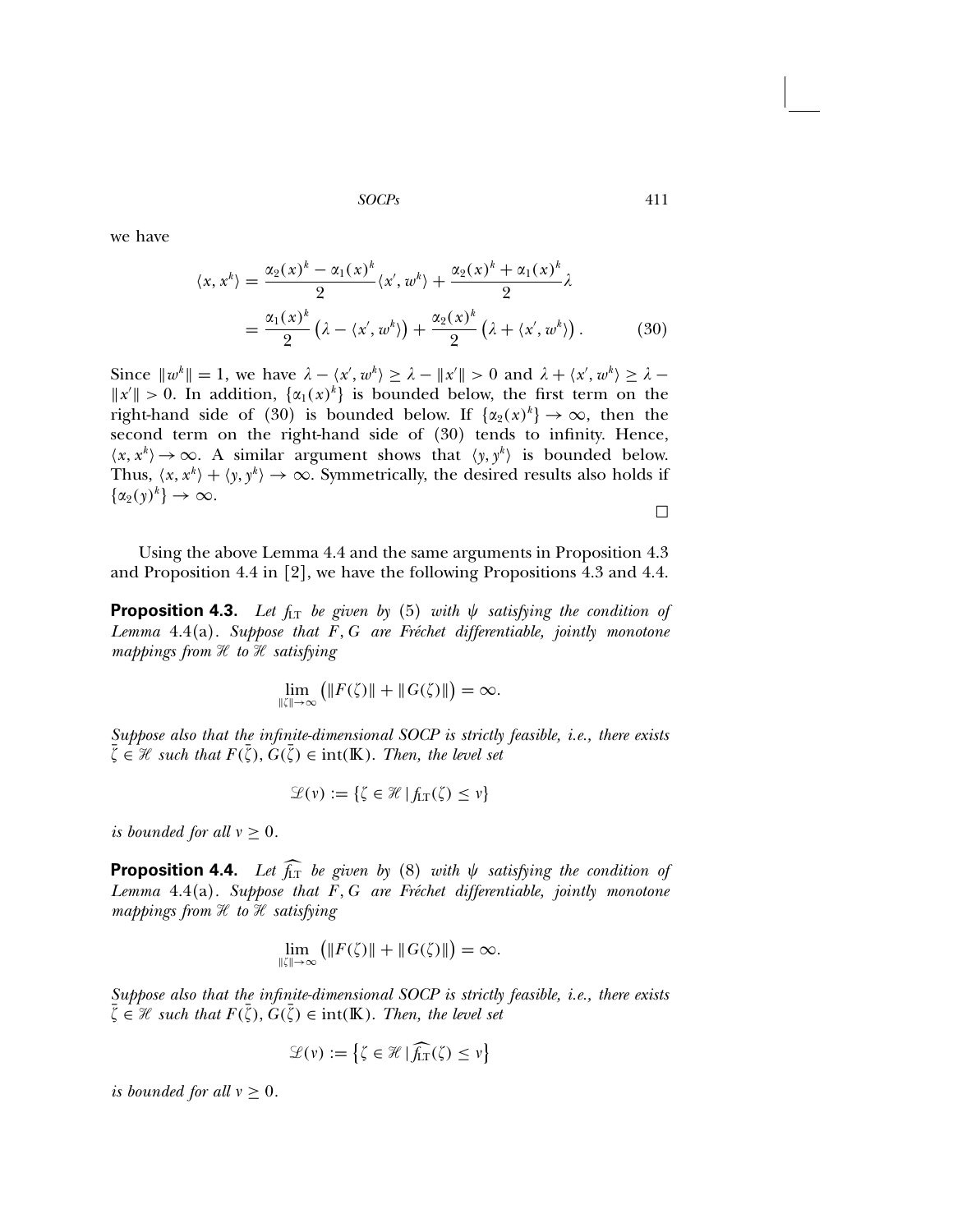# 5. CONCLUSIONS

In this article, we extend two classes of merit functions  $f_{LT}$  and  $f_{LT}$ to infinite-dimensional SOCP. We show analogous properties as in finitedimensional cases. In particular, under the condition that  $F$  and  $G$  are jointly monotone and a strictly feasible solution exists, we prove that the infinite-dimensional SOCP has a unique solution and both  $f_{LT}$  and  $f_{LT}$ have bounded level sets which will ensure that the sequence generated by a decent algorithm has at least an accumulation point. All these will make it possible to construct a decent algorithm for solving the equivalent unconstrained reformulation of the infinite-dimensional SOCP. In addition, we show that both  $f_{LT}$  and  $f_{LT}$  are Fréchet differentiable and their derivatives have computable formulas. All the aforementioned features are significant reasons for studying these merit functions.

An interesting follow-up to this article is to establish the semismoothness of all merit functions studied here and in [5], which will provide a background brick for analysis of semismooth methods for infinite-dimensional SOCP. Another direction is to explore other conditions under which  $\mathbb{CP}(\mathbb{K}, F, G)$  has a unique solution. We leave them as future research topics.

### ACKNOWLEDGMENT

J. Sun is also affiliated with Department of Mathematics of National Taiwan Normal University.

J.-S. Chen is a Member of Mathematics Division, National Center for Theoretical Sciences, Taipei Office. The author's work is supported by National Science Council of Taiwan.

#### **REFERENCES**

- 1. E.D. Andersen, C. Roos, and T. Terlaky (2003). On implementing a primal-dual interior-point method for conic quadratic optimization. Mathematical Programming 95:249–277.
- 2. J.-S. Chen (2006). Two classes of merit functions for the second-order cone complementarity problem. Mathematical Methods of Operations Research 64:495–519.
- 3. X.-D. Chen, D. Sun, and J. Sun (2003). Complementarity functions and numerical experiments for second-order cone complementarity problem. Computational Optimization and Applications 25:39–56.
- 4. J.-S. Chen and P. Tseng (2005). An unconstrained smooth minimization reformulation of the second-order cone complementarity problem. Mathematical Programming 104:293–327.
- 5. Y. Chiang, S.-H. Pan, and J.-S. Chen (2009). A merit function method for infinite-dimensional SOCPs. Submitted.
- 6. J. Faraut and A. Kor'anyi (1994). Analysis on Symmetric Cones. Oxford Mathematical Monographs Oxford University Press, New York.
- 7. M. Fukushima, Z.-Q. Luo, and P. Tseng (2002). Smoothing functions for second-order cone complementarity problem. SIAM Joural on Optimization 12:436–460.
- 8. L. Faybusovich and T. Tsuchiya (2003). Primal-dual algorithms and infinite-dimensional Jordan algebras of finite rank. Mathematical Programming 97:471–493.